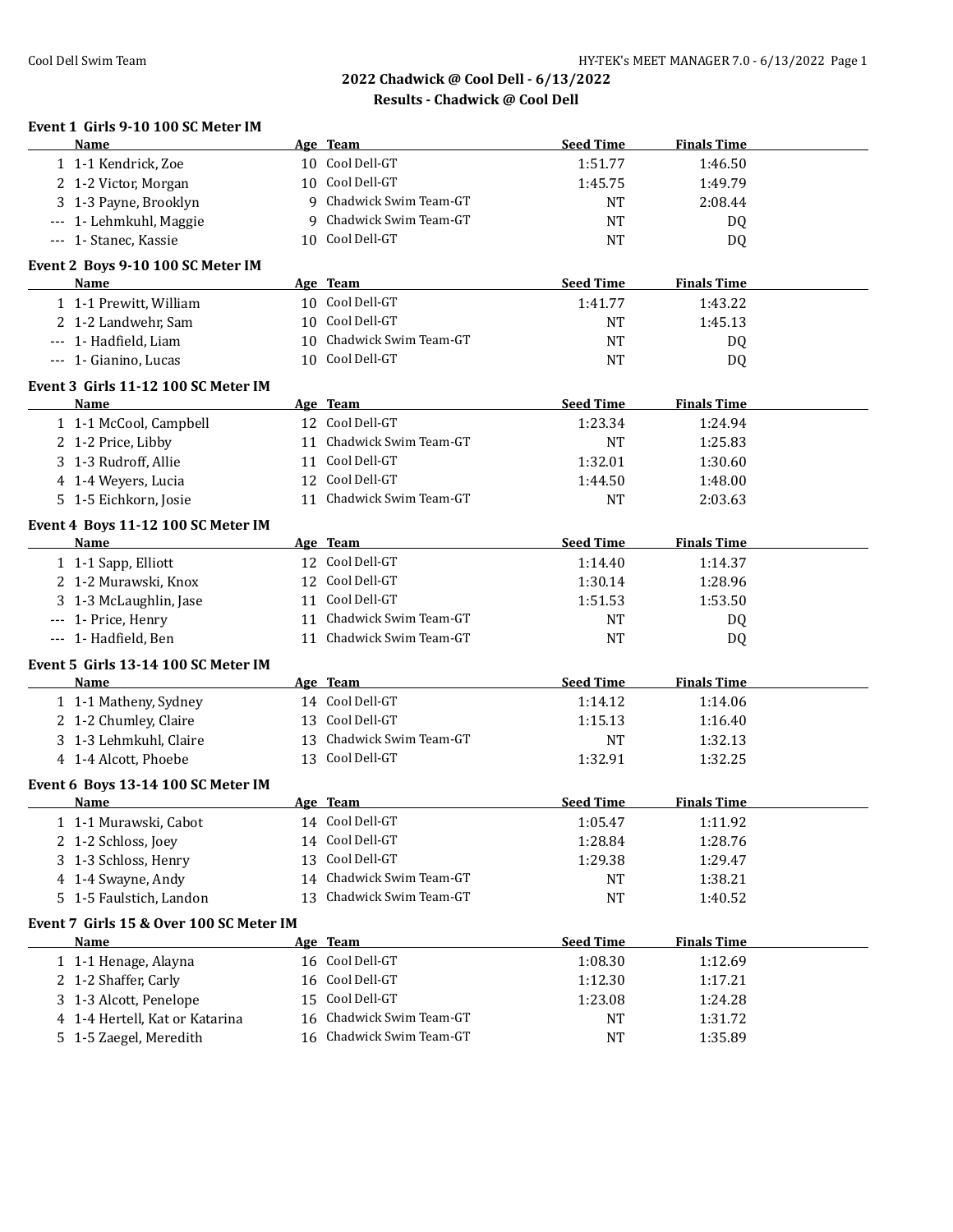| Event 8 Boys 15 & Over 100 SC Meter IM |  |
|----------------------------------------|--|
| $\mathbf{M}$ and $\mathbf{M}$          |  |

| <b>Name</b>                                   |         | Age Team                 | <b>Seed Time</b> | <b>Finals Time</b> |  |
|-----------------------------------------------|---------|--------------------------|------------------|--------------------|--|
| 1 1-1 Chumley, Ben                            |         | 15 Cool Dell-GT          | 1:05.89          | 1:10.00            |  |
| 2 1-2 Christofferson, Bennett                 |         | 16 Cool Dell-GT          | 1:12.30          | 1:10.61            |  |
| 3 1-3 Swayne, George                          |         | 16 Chadwick Swim Team-GT | <b>NT</b>        | 1:18.72            |  |
| 4 1-4 Matheny, Tyler                          |         | 16 Cool Dell-GT          | 1:26.09          | 1:28.40            |  |
| 5 1-5 Ehlen, Christian                        |         | 15 Chadwick Swim Team-GT | <b>NT</b>        | 1:40.47            |  |
| Event 9 Girls 6 & Under 25 SC Meter Freestyle |         |                          |                  |                    |  |
| Name                                          |         | Age Team                 | <b>Seed Time</b> | <b>Finals Time</b> |  |
| 4 1-1 Wolf, Hailey                            |         | 5 Cool Dell-GT           | 56.26            | 49.44              |  |
| 6 1-2 Mulchek, Abby                           |         | 5 Cool Dell-GT           | 51.17            | 49.84              |  |
| 7 1-3 Bly, Vivi                               |         | 6 Cool Dell-GT           | 1:12.25          | 50.56              |  |
| 9 1-4 Stanec, Ginny                           | 5.      | Cool Dell-GT             | <b>NT</b>        | 1:01.75            |  |
| 10 1-5 Kerber, Bella                          | 6       | Cool Dell-GT             | <b>NT</b>        | 1:06.22            |  |
| 11 1-6 Frye, Josie                            | 5       | Cool Dell-GT             | 1:33.13          | 1:11.02            |  |
|                                               |         | Cool Dell-GT             |                  |                    |  |
| 1 2-1 Landwehr, Jane                          | 6       | Cool Dell-GT             | 31.39            | 33.53              |  |
| 2 2-2 Shank, Louise<br>3 2-3 Nolan, Adele     | 6<br>5. | Chadwick Swim Team-GT    | 36.27            | 39.06              |  |
|                                               |         | Cool Dell-GT             | 40.87            | 40.69              |  |
| 5 2-4 Loft, Anna                              | 6       |                          | 40.33            | 49.52              |  |
| 8 2-5 Hess, Hayley Rose                       |         | Chadwick Swim Team-GT    | 1:24.76          | 52.58              |  |
| Event 10 Boys 6 & Under 25 SC Meter Freestyle |         |                          |                  |                    |  |
| <b>Name</b>                                   |         | Age Team                 | <b>Seed Time</b> | <b>Finals Time</b> |  |
| 4 1-1 Jobe, Jackson                           |         | 5 Cool Dell-GT           | 52.22            | 49.06              |  |
| 6 1-2 Goutchi, Christian                      |         | 6 Chadwick Swim Team-GT  | <b>NT</b>        | 57.47              |  |
| 8 1-3 Kerber, James                           |         | Cool Dell-GT             | <b>NT</b>        | 1:01.37            |  |
| 1 2-1 Kendrick, Leo                           | 5       | Cool Dell-GT             | 41.31            | 39.66              |  |
| 2 2-2 Young, Mason                            |         | Chadwick Swim Team-GT    | <b>NT</b>        | 40.78              |  |
| 3 2-3 Lucas, Jackson                          |         | Cool Dell-GT             | 37.84            | 48.22              |  |
| 5 2-4 Glesne, Carter                          | 5.      | Chadwick Swim Team-GT    | 1:02.81          | 50.02              |  |
| 7 2-5 Jennings, Jack                          |         | Cool Dell-GT             | 51.81            | 59.22              |  |
| 9 2-6 McDonnell, Benton                       |         | 6 Chadwick Swim Team-GT  | 1:10.00          | 1:16.45            |  |
| Event 11 Girls 7-8 25 SC Meter Freestyle      |         |                          |                  |                    |  |
| Name                                          |         | Age Team                 | <b>Seed Time</b> | <b>Finals Time</b> |  |
| 11 1-1 Huber, Gigi                            |         | 7 Cool Dell-GT           | <b>NT</b>        | 30.06              |  |
| 18 1-2 Harris, Lolly                          |         | 7 Cool Dell-GT           | <b>NT</b>        | 34.19              |  |
| 26 1-3 Hardin, Riley                          | 8       | Cool Dell-GT             | <b>NT</b>        | 41.60              |  |
| 1 2-1 Young, Harper                           |         | 8 Chadwick Swim Team-GT  | <b>NT</b>        | 20.47              |  |
| 7 2-2 Harris, Patsy                           | 7       | Cool Dell-GT             | NT               | 26.94              |  |
| 22 2-3 Vaninger, Mabel                        | 7       | Cool Dell-GT             | <b>NT</b>        | 36.19              |  |
| 25 2-4 Boice, Macie                           | 7       | Cool Dell-GT             | 43.45            | 39.85              |  |
| 28 2-5 Jobe, Peyton                           | 8       | Cool Dell-GT             | 45.01            | 42.50              |  |
| 17 3-1 Callahan, Annie                        | 7       | Cool Dell-GT             | 37.89            | 33.66              |  |
| 20 3-2 Hennessy, Gigi                         | 7       | Cool Dell-GT             | 35.31            | 34.94              |  |
| 21 3-3 Timmermann, Ava                        | 8       | Cool Dell-GT             | 34.88            | 35.65              |  |
| 24 3-4 Quinn, Marley                          | 8       | Chadwick Swim Team-GT    | 43.25            | 37.93              |  |
| 27 3-5 Lim, Charlotte                         | 7       | Chadwick Swim Team-GT    | 56.90            | 42.40              |  |
| 10 4-1 Matusofsky, Lucy                       | 8       | Cool Dell-GT             | 32.09            | 29.47              |  |
| 13 4-2 Patton, Mary Rose                      | 7       | Cool Dell-GT             | 34.21            | 31.19              |  |
| 14 4-3 Patton, Keira                          | 8       | Cool Dell-GT             | 31.22            | 31.40              |  |
| 16 4-4 Dudding, Dallas                        | 7       | Chadwick Swim Team-GT    | 38.14            | 33.08              |  |
| 30 4-5 Krull, Elizabeth                       |         | 8 Chadwick Swim Team-GT  | 40.30            | 46.32              |  |
|                                               |         |                          |                  |                    |  |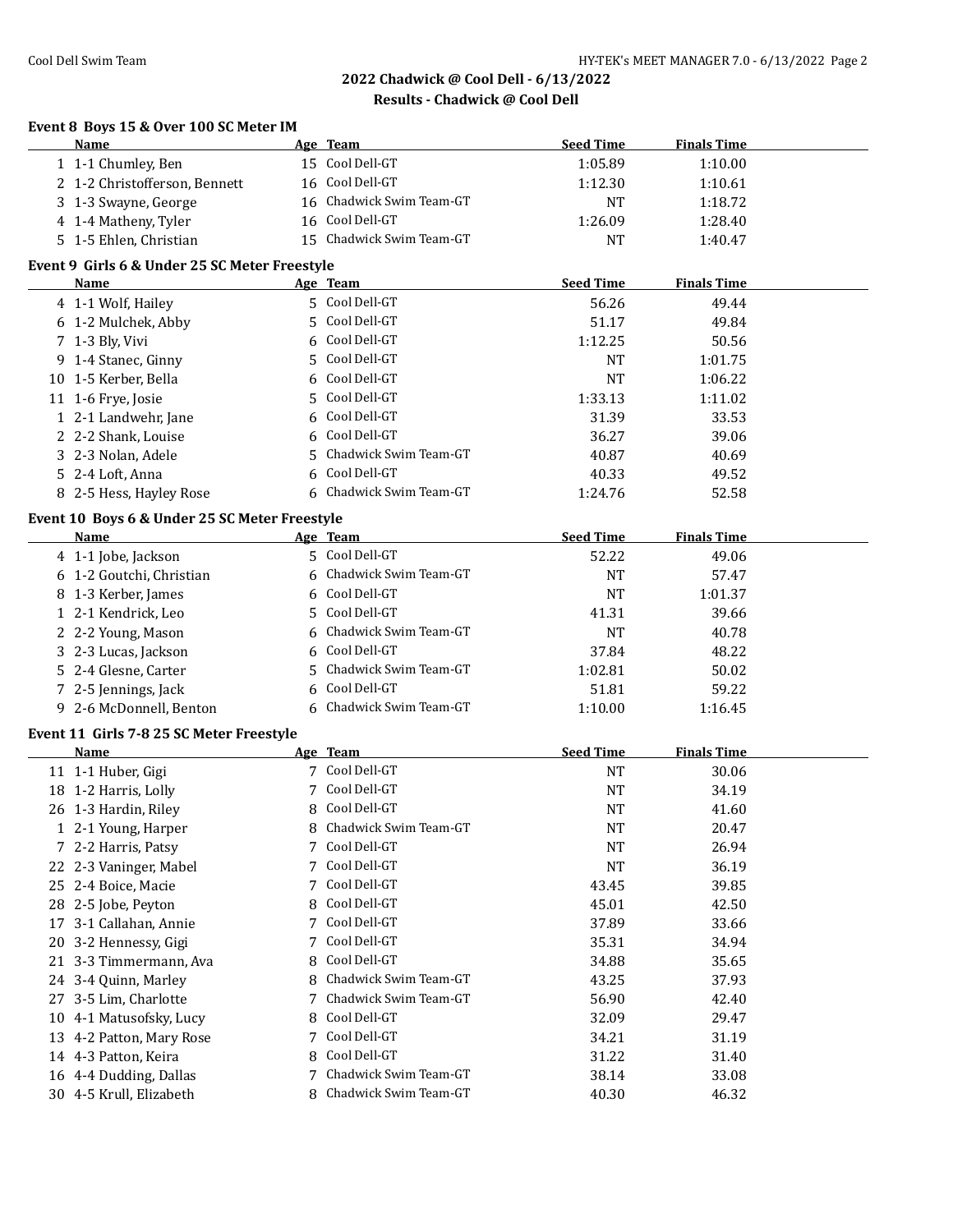# **Results - Chadwick @ Cool Dell**

# **(Event 11 Girls 7-8 25 SC Meter Freestyle)**

| Name                           | Age Team                | <b>Seed Time</b> | <b>Finals Time</b> |  |
|--------------------------------|-------------------------|------------------|--------------------|--|
| 31 4-6 Ogle, Harper            | 7 Chadwick Swim Team-GT | 37.61            | 49.82              |  |
| 6 5-1 Haher, Abby              | 7 Cool Dell-GT          | 28.51            | 26.81              |  |
| 12 5-2 Prewitt, Caroline       | 7 Cool Dell-GT          | 30.39            | 30.66              |  |
| 15 5-3 Faulstich, Nora         | 8 Chadwick Swim Team-GT | 31.36            | 31.77              |  |
| 19 5-4 Seavey, Charlotte       | 8 Cool Dell-GT          | 30.68            | 34.93              |  |
| 23 5-5 Reed, Izzy              | 8 Chadwick Swim Team-GT | 34.59            | 36.56              |  |
| 29 5-6 Truong, Beatrice or Bea | 8 Chadwick Swim Team-GT | 35.91            | 42.93              |  |
| 2 6-1 Petrus, Audrey           | 8 Chadwick Swim Team-GT | 21.50            | 21.64              |  |
| 3 6-2 Terry, Abby              | 8 Chadwick Swim Team-GT | 23.68            | 24.28              |  |
| 4 6-3 Fink, Peyton             | 7 Cool Dell-GT          | 23.95            | 25.35              |  |
| 5 6-4 Wolf, Avery              | 8 Cool Dell-GT          | 28.30            | 25.75              |  |
| 8 6-5 Cannes, Ruthie           | 7 Cool Dell-GT          | 28.44            | 27.72              |  |
| 9 6-6 McGirr, Jaxin            | 8 Chadwick Swim Team-GT | 24.45            | 29.38              |  |

# **Event 12 Boys 7-8 25 SC Meter Freestyle**

| Name                                      |   | Age Team              | <b>Seed Time</b> | <b>Finals Time</b> |  |
|-------------------------------------------|---|-----------------------|------------------|--------------------|--|
| 21 1-1 Hemenway, Andrew                   |   | 7 Cool Dell-GT        | <b>NT</b>        | 35.21              |  |
| 26 1-2 Martin, Declan                     | 7 | Cool Dell-GT          | <b>NT</b>        | 43.62              |  |
| 29 1-3 Frye, Sam                          | 7 | Cool Dell-GT          | <b>NT</b>        | 44.97              |  |
| 13 2-1 Walerius, Mavryk                   |   | Cool Dell-GT          | 38.76            | 30.28              |  |
| 27 2-2 Genovese, John                     | 7 | Cool Dell-GT          | 45.51            | 43.70              |  |
| 28 2-3 O'Blennis, Xavier                  |   | Cool Dell-GT          | 48.00            | 44.58              |  |
| 30 2-4 Peterson, Ryan                     |   | Cool Dell-GT          | 55.82            | 53.94              |  |
| 14 3-1 Zoia, Joey                         |   | Cool Dell-GT          | 34.51            | 31.03              |  |
| 16 3-2 Callahan, Jack                     | 8 | Cool Dell-GT          | 33.71            | 32.16              |  |
| 18 3-3 Schutte, Samson                    | 7 | Cool Dell-GT          | 33.01            | 33.34              |  |
| 19 3-4 Hennessy, Jack                     | 7 | Cool Dell-GT          | 36.57            | 33.50              |  |
| 20 3-5 Werner, Owen                       | 7 | Cool Dell-GT          | 35.52            | 34.71              |  |
| 24 3-6 Tuffli, Grant                      | 7 | Cool Dell-GT          | 33.83            | 37.00              |  |
| 9 4-1 Gold, Jay                           | 8 | Cool Dell-GT          | 28.15            | 27.18              |  |
| 10 4-2 Schilling, Jake                    | 8 | Cool Dell-GT          | 26.54            | 28.19              |  |
| 11 4-3 Brandon, Crosby                    | 8 | Cool Dell-GT          | 31.35            | 28.22              |  |
| 12 4-4 Hicks, Bennett                     | 8 | Cool Dell-GT          | 28.58            | 28.41              |  |
| 15 4-5 Massaro, Michael                   | 7 | Cool Dell-GT          | 28.17            | 31.15              |  |
| 17 4-6 Kinamore, Lucas                    | 7 | Cool Dell-GT          | 30.27            | 32.69              |  |
| 3 5-1 Riek, James                         |   | Chadwick Swim Team-GT | <b>NT</b>        | 23.19              |  |
| 4 5-2 Sapp, Ben                           | 7 | Cool Dell-GT          | 26.06            | 25.00              |  |
| 5 5-3 Mauzy, Johnny                       | 8 | Cool Dell-GT          | 23.14            | 25.44              |  |
| 6 5-4 Kendrick, Elliot                    | 8 | Cool Dell-GT          | 25.53            | 25.47              |  |
| 8 5-5 Schaeffer, Graham                   | 7 | Cool Dell-GT          | 25.12            | 26.40              |  |
| 22 5-6 Jones, Lincoln                     | 7 | Chadwick Swim Team-GT | <b>NT</b>        | 36.52              |  |
| 1 6-1 Green, Henry                        | 8 | Cool Dell-GT          | 21.26            | 22.69              |  |
| 2 6-2 Lucas, Austin                       | 7 | Cool Dell-GT          | 21.09            | 22.84              |  |
| 7 6-3 Glesne, Graham                      | 7 | Chadwick Swim Team-GT | 25.46            | 25.81              |  |
| 23 6-4 Akufuna, Christian                 | 8 | Chadwick Swim Team-GT | 37.98            | 36.63              |  |
| 25 6-5 Rosenthal, Nicholas                |   | Chadwick Swim Team-GT | 32.50            | 37.57              |  |
| --- 6- Huber, Ted                         |   | 8 Cool Dell-GT        | 21.72            | <b>DQ</b>          |  |
| Event 13 Girls 9-10 25 SC Meter Freestyle |   |                       |                  |                    |  |
| Name                                      |   | Age Team              | <b>Seed Time</b> | <b>Finals Time</b> |  |
| 20 1-1 Vaninger, Luella                   |   | 9 Cool Dell-GT        | <b>NT</b>        | 26.75              |  |
| 21 1-2 Scott, Haley                       | 9 | Cool Dell-GT          | <b>NT</b>        | 27.08              |  |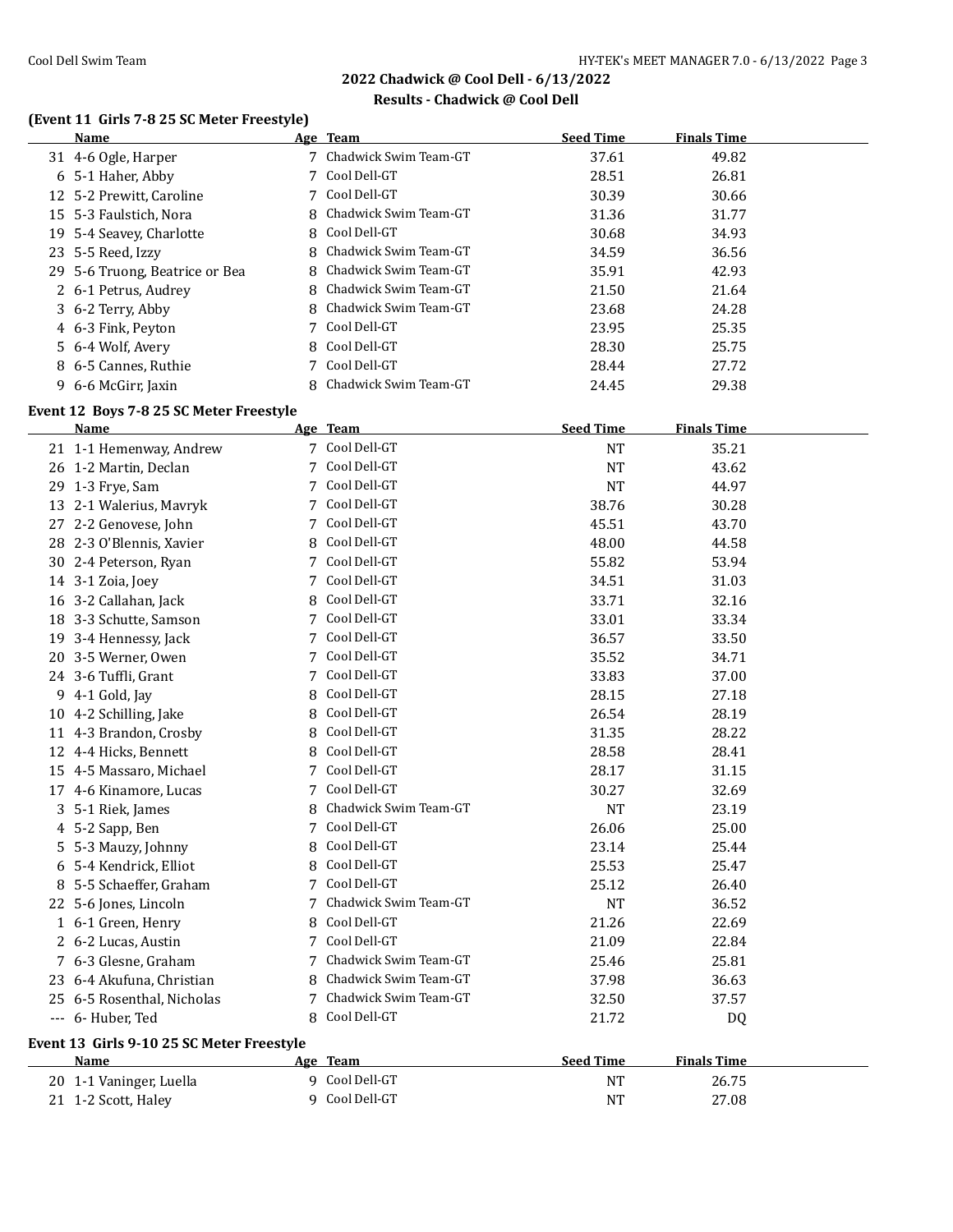#### **Results - Chadwick @ Cool Dell**

# **(Event 13 Girls 9-10 25 SC Meter Freestyle)**

|   | <b>Name</b>                              |    | Age Team                 | <b>Seed Time</b> | <b>Finals Time</b> |
|---|------------------------------------------|----|--------------------------|------------------|--------------------|
|   | 12 2-1 Stanec, Kassie                    |    | 10 Cool Dell-GT          | NT               | 22.92              |
|   | 15 2-2 Siegel, Lydia                     |    | 9 Chadwick Swim Team-GT  | <b>NT</b>        | 24.40              |
|   | 17 2-3 January, Lucy                     | 9  | Cool Dell-GT             | <b>NT</b>        | 24.89              |
|   | 23 2-4 Kerber, Ali                       | 9  | Cool Dell-GT             | <b>NT</b>        | 27.62              |
|   | 29 2-5 Kerber, Caroline                  | 10 | Cool Dell-GT             | <b>NT</b>        | 31.07              |
|   | 31 2-6 Horan, Addi                       | 9  | Cool Dell-GT             | 45.53            | 38.57              |
|   | 9 3-1 Young, Zoe                         | 10 | Chadwick Swim Team-GT    | <b>NT</b>        | 21.94              |
|   | 18 3-2 Mulchek, Audrey                   | 9  | Cool Dell-GT             | 24.46            | 25.27              |
|   | 19 3-3 Niksch, Ella                      | 9  | Cool Dell-GT             | 28.59            | 26.28              |
|   | 22 3-4 Brandon, Maretta (Rhymes          |    | 9 Cool Dell-GT           | 30.78            | 27.38              |
|   | 28 3-5 Kraus, Phobe                      | 9  | Chadwick Swim Team-GT    | 34.51            | 29.06              |
|   | 30 3-6 Higa, Lily                        |    | 10 Chadwick Swim Team-GT | <b>NT</b>        | 31.72              |
| 8 | 4-1 Massaro, Nora                        |    | 9 Cool Dell-GT           | 23.32            | 21.31              |
|   | 10 4-2 Schaeffer, Lila                   | 9  | Cool Dell-GT             | 23.20            | 22.13              |
|   | 14 4-3 Adams, Sarah                      | 9  | Cool Dell-GT             | 22.26            | 24.09              |
|   | 25 4-4 Gannon, Piper                     | 9  | Chadwick Swim Team-GT    | 27.03            | 27.84              |
|   | 27 4-5 Goutchi, Ellie                    | 10 | Chadwick Swim Team-GT    | 28.30            | 28.90              |
|   | 32 4-6 Ehlen, Alissa                     | 9  | Chadwick Swim Team-GT    | 31.32            | 39.00              |
|   | 4 5-1 Gold, Abby                         | 10 | Cool Dell-GT             | 19.25            | 19.47              |
|   | 7 5-2 Weber, Brooklyn                    | 9  | Cool Dell-GT             | 20.16            | 21.09              |
|   | 11 5-3 Bohon, Katie                      | 9  | Cool Dell-GT             | 21.81            | 22.91              |
|   | 16 5-4 Truong, Miriam                    | 9  | Chadwick Swim Team-GT    | 25.97            | 24.78              |
|   | 24 5-5 Hadfield, Jocelyn                 |    | 10 Chadwick Swim Team-GT | 24.56            | 27.78              |
|   | 26 5-6 Berberich, Amelia                 |    | 9 Chadwick Swim Team-GT  | 26.84            | 28.03              |
|   |                                          |    | 10 Cool Dell-GT          | 17.67            | 17.37              |
|   | 1 6-1 Victor, Morgan                     |    | 10 Cool Dell-GT          |                  |                    |
|   | 2 6-2 Johnston, Claire                   |    | 10 Cool Dell-GT          | 18.95            | 18.77              |
|   | 3 6-3 Kendrick, Zoe                      |    |                          | 19.16            | 18.93              |
|   | 5 6-4 Swayne, Mary                       |    | 10 Chadwick Swim Team-GT | 19.08            | 19.78              |
|   | 6 6-5 Lim, Genevieve                     |    | 10 Chadwick Swim Team-GT | 20.78            | 20.81              |
|   | 13 6-6 Walz, Lydia                       |    | 9 Chadwick Swim Team-GT  | 22.76            | 23.50              |
|   | Event 14 Boys 9-10 25 SC Meter Freestyle |    |                          |                  |                    |
|   | Name                                     |    | Age Team                 | <b>Seed Time</b> | <b>Finals Time</b> |
|   | 11 1-1 Werner, Clayton                   |    | 9 Cool Dell-GT           | 27.82            | 24.78              |
|   | 12 1-2 Hemenway, James                   | 9  | Cool Dell-GT             | NT               | 25.17              |
|   | 20 1-3 Harris, Ollie                     |    | 10 Cool Dell-GT          | 29.51            | 31.32              |
|   | 4 2-1 Kinamore, Grayson                  |    | 9 Cool Dell-GT           | 24.66            | 21.71              |
|   | 9 2-2 Hicks, James                       | 10 | Cool Dell-GT             | 23.09            | 22.63              |
|   | 10 2-3 Zoia, Nick                        | 10 | Cool Dell-GT             | 23.22            | 23.33              |
|   | 14 2-4 Schutte, Lucas                    | 10 | Cool Dell-GT             | 23.78            | 26.03              |
|   | 15 2-5 Johnston, Graham                  | 9. | Cool Dell-GT             | 25.10            | 26.47              |
|   | 16 2-6 Fillingham, Brandt                | 9  | Chadwick Swim Team-GT    | NT               | 26.75              |
|   | 5 3-1 Gianino, Lucas                     | 10 | Cool Dell-GT             | 21.94            | 22.00              |
|   | 6 3-2 Wolf, Jacob                        | 10 | Cool Dell-GT             | 21.13            | 22.03              |
|   | 8 3-3 Wardlaw III, Trey                  | 9. | Cool Dell-GT             | 22.63            | 22.51              |
|   | 18 3-4 Fillingham, Theo                  | 9  | Chadwick Swim Team-GT    | NT               | 28.03              |
|   | 19 3-5 Donovan, Tony                     | 9  | Chadwick Swim Team-GT    | 35.45            | 30.76              |
|   | 21 3-6 Benson, Craig                     | 9  | Chadwick Swim Team-GT    | 32.74            | 36.39              |
|   | 1 4-1 Prewitt, William                   | 10 | Cool Dell-GT             | 16.82            | 17.37              |
|   | 2 4-2 Rudroff, Luke                      | 9  | Cool Dell-GT             | 19.52            | 19.41              |
|   | 3 4-3 Mauzy, Luke                        | 9. | Cool Dell-GT             | 19.46            | 19.46              |
|   | 7 4-4 Weaver, Charlie                    |    | 10 Chadwick Swim Team-GT | 23.31            | 22.16              |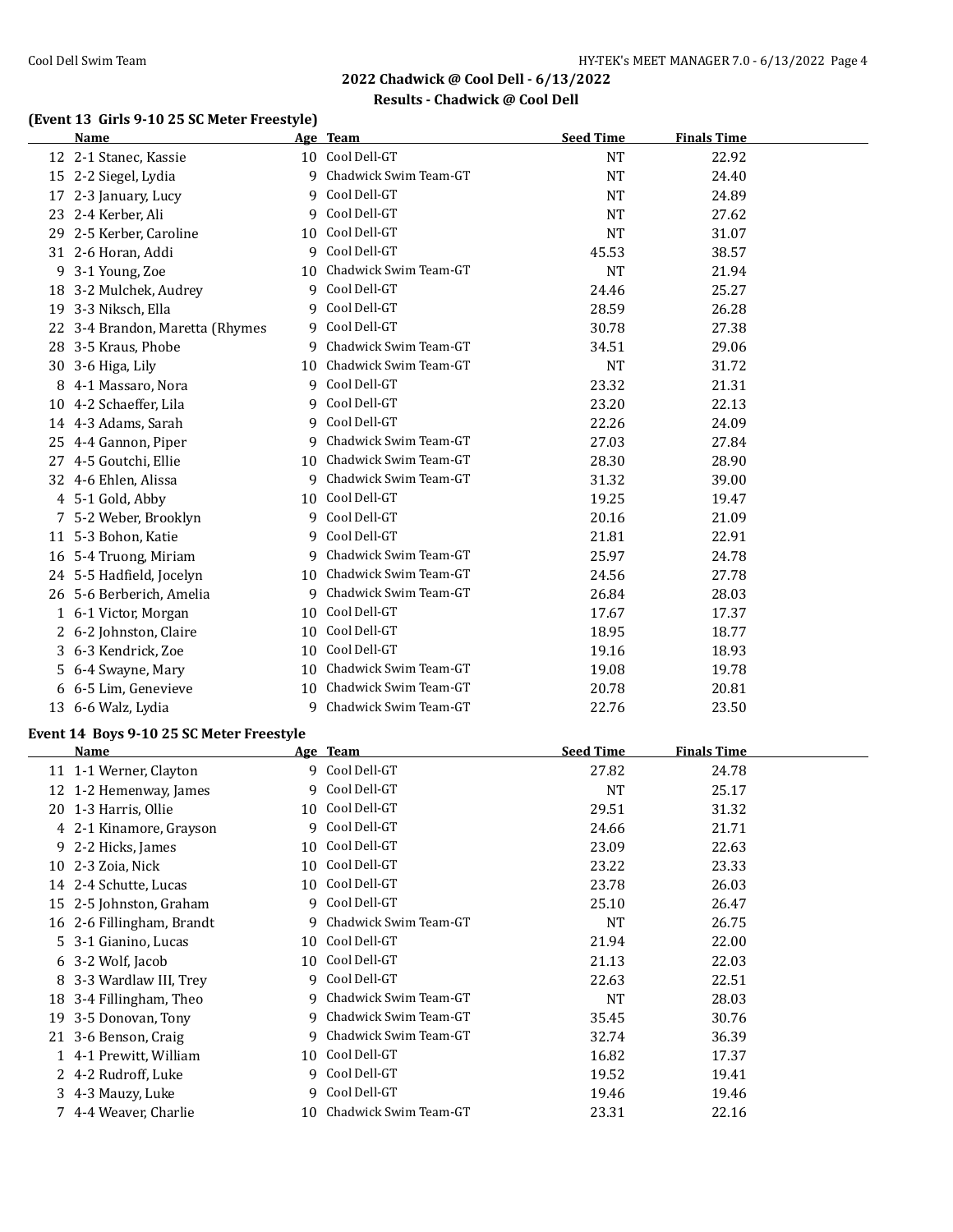# **2022 Chadwick @ Cool Dell - 6/13/2022 Results - Chadwick @ Cool Dell**

# **(Event 14 Boys 9-10 25 SC Meter Freestyle)**

| Name                                               |    | Age Team                                             | <b>Seed Time</b> | <b>Finals Time</b> |  |
|----------------------------------------------------|----|------------------------------------------------------|------------------|--------------------|--|
| 13 4-5 Akufuna, Gabe                               |    | 10 Chadwick Swim Team-GT                             | 25.99            | 25.38              |  |
| 17 4-6 Donovan, Keegan                             |    | 9 Chadwick Swim Team-GT                              | 26.88            | 27.19              |  |
|                                                    |    |                                                      |                  |                    |  |
| Event 15 Girls 11-12 50 SC Meter Freestyle<br>Name |    | Age Team                                             | <b>Seed Time</b> | <b>Finals Time</b> |  |
| 6 1-1 Rakers, Sydney                               |    | 11 Cool Dell-GT                                      | <b>NT</b>        | 39.70              |  |
| 16 1-2 January, Elise                              |    | 11 Cool Dell-GT                                      | <b>NT</b>        | 45.94              |  |
| 18 1-3 Wardlaw, Lillian                            |    | 12 Cool Dell-GT                                      | 49.76            | 48.31              |  |
| 9 2-1 Adams, Julia                                 |    | 12 Cool Dell-GT                                      | 45.03            | 41.70              |  |
| 10 2-2 Walerius, Maelyn                            |    | 12 Cool Dell-GT                                      | 43.69            | 42.07              |  |
| 12 2-3 Weyers, Lucia                               |    | 12 Cool Dell-GT                                      | 44.44            | 43.48              |  |
|                                                    |    | 12 Cool Dell-GT                                      | 46.77            | 47.20              |  |
| 17 2-4 Hicks, Lucy<br>19 2-5 Ehlen, Ariana         |    | 12 Chadwick Swim Team-GT                             | 50.54            | 49.44              |  |
|                                                    |    | 11 Chadwick Swim Team-GT                             |                  |                    |  |
| 21 2-6 Ehlen, Amiah                                |    | 12 Cool Dell-GT                                      | 1:03.45<br>37.40 | 1:00.77<br>35.14   |  |
| 3 3-1 Peterson, Ellie                              |    | 11 Cool Dell-GT                                      |                  |                    |  |
| 7 3-2 Green, Eiley                                 |    | 12 Cool Dell-GT                                      | 40.25            | 40.47              |  |
| 11 3-3 Gianino, Kate                               |    | 12 Chadwick Swim Team-GT                             | 42.69            | 42.63              |  |
| 14 3-4 Eichkorn, Jaclyn                            |    |                                                      | 45.64            | 43.96              |  |
| 15 3-5 Faulstich, Marley                           |    | 11 Chadwick Swim Team-GT<br>11 Chadwick Swim Team-GT | 45.69            | 45.38              |  |
| 20 3-6 Ward, Sydney                                |    |                                                      | 48.02            | 55.28              |  |
| 1 4-1 McCool, Campbell                             |    | 12 Cool Dell-GT                                      | 32.46            | 33.97              |  |
| 2 4-2 Price, Libby                                 |    | 11 Chadwick Swim Team-GT                             | 35.53            | 34.44              |  |
| 4 4-3 Rudroff, Allie                               |    | 11 Cool Dell-GT                                      | 35.57            | 36.63              |  |
| 5 4-4 Potthast, Clara                              |    | 12 Cool Dell-GT                                      | 37.02            | 37.47              |  |
| 8 4-5 Goutchi, Miya                                |    | 12 Chadwick Swim Team-GT                             | 43.32            | 41.09              |  |
| 13 4-6 Akufuna, Chelsea                            |    | 12 Chadwick Swim Team-GT                             | 43.15            | 43.76              |  |
| Event 16 Boys 11-12 50 SC Meter Freestyle          |    |                                                      |                  |                    |  |
| Name                                               |    | Age Team                                             | <b>Seed Time</b> | <b>Finals Time</b> |  |
| 11 1-1 Neiderman, Henry                            |    | 11 Chadwick Swim Team-GT                             | <b>NT</b>        | 42.75              |  |
| 17 1-2 Schilling, Conor                            |    | 11 Cool Dell-GT                                      | 50.26            | 50.01              |  |
| 19 1-3 Riek, Aiden                                 |    | 11 Chadwick Swim Team-GT                             | <b>NT</b>        | 51.03              |  |
| 8 2-1 Bly, Pierce                                  |    | 11 Cool Dell-GT                                      | 50.06            | 41.35              |  |
| 12 2-2 Siegel, Jacob                               |    | 11 Chadwick Swim Team-GT                             | <b>NT</b>        | 44.02              |  |
| 13 2-3 Francis, Nick                               |    | 11 Cool Dell-GT                                      | 44.75            | 45.12              |  |
| 16 2-4 Souders, Ben                                |    | 12 Cool Dell-GT                                      | 46.92            | 50.00              |  |
| 20 2-5 Rosenthal, Adam                             |    | 11 Chadwick Swim Team-GT                             | <b>NT</b>        | 1:03.16            |  |
| 21 2-6 Faulstich, Eldon                            |    | 11 Chadwick Swim Team-GT                             | 1:01.95          | 1:03.37            |  |
| 5 3-1 Green, Patrick                               | 11 | Cool Dell-GT                                         | 40.88            | 39.97              |  |
| 7 3-2 Francis, Max                                 | 11 | Cool Dell-GT                                         | 41.94            | 40.99              |  |
| 9 3-3 Barnoski, Brody                              | 12 | Chadwick Swim Team-GT                                | 43.49            | 41.88              |  |
| 14 3-4 McLaughlin, Jase                            | 11 | Cool Dell-GT                                         | 42.25            | 46.50              |  |
| 15 3-5 Butler, Braden                              | 11 | Chadwick Swim Team-GT                                | 48.28            | 46.65              |  |
| 18 3-6 Mitchell, Ryan                              |    | 12 Chadwick Swim Team-GT                             | 51.68            | 50.50              |  |
| 1 4-1 Sapp, Elliott                                |    | 12 Cool Dell-GT                                      | 29.70            | 30.90              |  |
| 2 4-2 Murawski, Knox                               |    | 12 Cool Dell-GT                                      | 36.19            | 36.06              |  |
| 3 4-3 Mauzy, Colin                                 | 11 | Cool Dell-GT                                         | 35.22            | 36.58              |  |
| 4 4-4 Dudding, Cole                                | 12 | Chadwick Swim Team-GT                                | 38.64            | 37.84              |  |
| 6 4-5 Lehmkuhl, Brennan                            |    | 12 Chadwick Swim Team-GT                             | 40.14            | 40.15              |  |
| 10 4-6 Hobbs, Hank                                 |    | 12 Chadwick Swim Team-GT                             | 43.05            | 42.00              |  |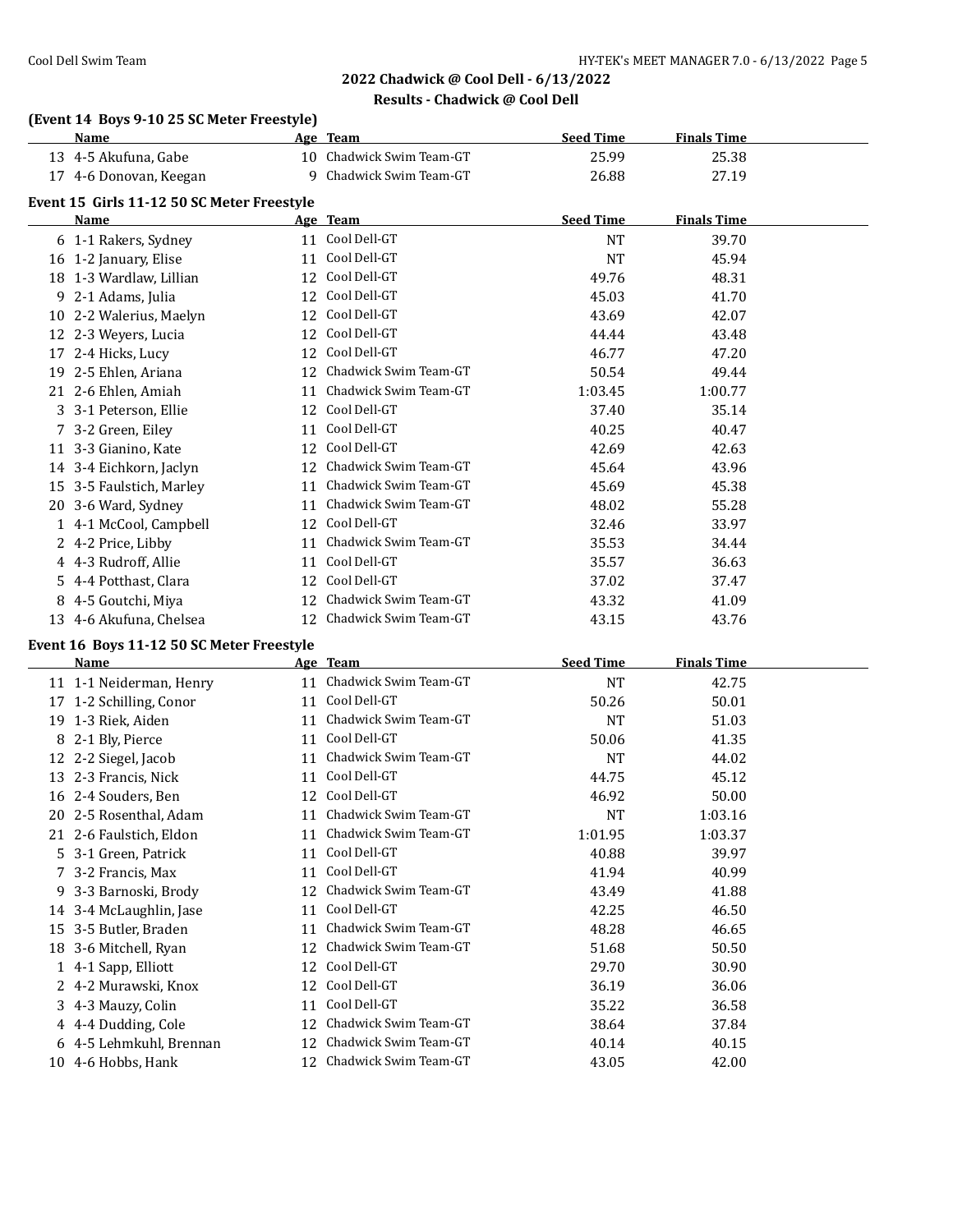**Event 17 Girls 13-14 50 SC Meter Freestyle**

# **2022 Chadwick @ Cool Dell - 6/13/2022**

#### **Results - Chadwick @ Cool Dell**

|              | Name                                           |    | Age Team                 | <b>Seed Time</b> | <b>Finals Time</b> |  |
|--------------|------------------------------------------------|----|--------------------------|------------------|--------------------|--|
|              | 4 1-1 Alcott, Phoebe                           |    | 13 Cool Dell-GT          | 36.57            | 33.40              |  |
|              | 5 1-2 Fletcher, Allie                          |    | 13 Cool Dell-GT          | 39.69            | 36.22              |  |
|              | 1 2-1 Matheny, Sydney                          |    | 14 Cool Dell-GT          | 29.78            | 29.74              |  |
|              | 2 2-2 Chumley, Claire                          | 13 | Cool Dell-GT             | 29.75            | 30.43              |  |
|              | 3 2-3 Fischer, Addie                           | 13 | Cool Dell-GT             | 32.02            | 31.44              |  |
|              | 6 2-4 Lehmkuhl, Claire                         | 13 | Chadwick Swim Team-GT    | <b>NT</b>        | 38.40              |  |
|              | 7 2-5 Brown, Elizabeth                         |    | 13 Chadwick Swim Team-GT | 48.60            | 45.68              |  |
|              |                                                |    |                          |                  |                    |  |
|              | Event 18 Boys 13-14 50 SC Meter Freestyle      |    |                          |                  |                    |  |
|              | Name                                           |    | Age Team                 | <b>Seed Time</b> | <b>Finals Time</b> |  |
|              | 3 1-1 Francis, Patrick                         |    | 13 Cool Dell-GT          | 36.27            | 34.70              |  |
|              | 5 1-2 Landwehr, Ben                            |    | 13 Cool Dell-GT          | 40.00            | 38.34              |  |
|              | 7 1-3 Fillingham, Elijah                       |    | 13 Chadwick Swim Team-GT | <b>NT</b>        | 39.41              |  |
|              | 9 1-4 Barton, Seth                             |    | 13 Chadwick Swim Team-GT | 46.44            | 43.38              |  |
|              | 10 1-5 Ehlen, Brandon                          |    | 13 Chadwick Swim Team-GT | 44.71            | 43.83              |  |
|              | 1 2-1 Murawski, Cabot                          |    | 14 Cool Dell-GT          | 26.83            | 28.51              |  |
|              | 2 2-2 Schloss, Joey                            |    | 14 Cool Dell-GT          | 32.39            | 32.10              |  |
|              | 4 2-3 Schloss, Henry                           |    | 13 Cool Dell-GT          | 35.20            | 35.16              |  |
|              | 6 2-4 McNamee, Alex                            |    | 13 Chadwick Swim Team-GT | 40.24            | 38.56              |  |
|              | 8 2-5 Zalaudek Jr., Kurtis                     |    | 13 Chadwick Swim Team-GT | 41.87            | 39.50              |  |
|              | Event 19 Girls 15 & Over 50 SC Meter Freestyle |    |                          |                  |                    |  |
|              | <b>Name</b>                                    |    | Age Team                 | <b>Seed Time</b> | <b>Finals Time</b> |  |
|              | 10 1-1 Everitt, Kelsey                         |    | 18 Cool Dell-GT          | 35.46            | 34.77              |  |
|              | 11 1-2 Folkins, Claire                         |    | 18 Cool Dell-GT          | <b>NT</b>        | 39.44              |  |
|              | 4 2-1 Fitch, Hannah                            |    | 16 Cool Dell-GT          | 31.59            | 30.22              |  |
|              |                                                |    | Cool Dell-GT             |                  |                    |  |
|              | 5 2-2 Shaffer, Carly                           | 16 | Cool Dell-GT             | 30.30            | 30.50              |  |
|              | 6 2-3 Chadakhtzian, Sophia                     | 15 | 17 Cool Dell-GT          | 34.37            | 33.50              |  |
|              | 7 2-4 Ritter, Kelly                            |    |                          | 34.78            | 33.75              |  |
|              | 8 2-5 Alcott, Penelope                         |    | 15 Cool Dell-GT          | 33.35            | 33.81              |  |
|              | 12 2-6 Duncan, Simone                          | 15 | Chadwick Swim Team-GT    | <b>NT</b>        | 40.70              |  |
|              | 1 3-1 Murawski, Campbell                       |    | 17 Cool Dell-GT          | 28.95            | 28.87              |  |
|              | 2 3-2 Henage, Alayna                           | 16 | Cool Dell-GT             | 29.30            | 29.76              |  |
|              | 3 3-3 Green, Ellie                             | 15 | Cool Dell-GT             | 29.65            | 29.88              |  |
|              | 9 3-4 French, Berkley                          | 18 | Chadwick Swim Team-GT    | <b>NT</b>        | 34.13              |  |
|              | 13 3-5 Duncan, Savannah                        |    | 18 Chadwick Swim Team-GT | <b>NT</b>        | 44.00              |  |
|              | Event 20 Boys 15 & Over 50 SC Meter Freestyle  |    |                          |                  |                    |  |
|              | <b>Name</b>                                    |    | Age Team                 | <b>Seed Time</b> | <b>Finals Time</b> |  |
|              | 8 1-1 Ring, Owen                               |    | 17 Cool Dell-GT          | 30.01            | 29.03              |  |
|              | 10 1-2 Watkins, Luke                           | 15 | Cool Dell-GT             | 33.03            | 32.20              |  |
| 11           | 1-3 Matheny, Tyler                             | 16 | Cool Dell-GT             | 33.38            | 33.53              |  |
| 3            | 2-1 Shank, Calum                               | 16 | Cool Dell-GT             | 28.30            | 27.50              |  |
| 4            | 2-2 Chumley, Ben                               | 15 | Cool Dell-GT             | 27.53            | 28.41              |  |
| 6            | 2-3 Shaffer, Colin                             | 15 | Cool Dell-GT             | 27.90            | 28.63              |  |
| 7            | 2-4 Windler, Jack                              | 17 | Cool Dell-GT             | 28.25            | 28.95              |  |
|              |                                                |    | Cool Dell-GT             | 29.30            | 29.70              |  |
| 9            | 2-5 Christofferson, Bennett                    | 16 | Cool Dell-GT             |                  |                    |  |
| $\mathbf{1}$ | 3-1 Spoerle, Jacob                             | 18 | Cool Dell-GT             | 25.94            | 25.63              |  |
| 2            | 3-2 Crook, Carter                              | 16 |                          | 27.30            | 26.31              |  |
| 5.           | 3-3 Potthast, Kevin                            | 18 | Cool Dell-GT             | 27.19            | 28.61              |  |
|              | 12 3-4 Nieuwendaal, Eric                       | 15 | Chadwick Swim Team-GT    | 34.93            | 34.56              |  |

3-5 Ehlen, Christian 15 Chadwick Swim Team-GT 34.03 34.90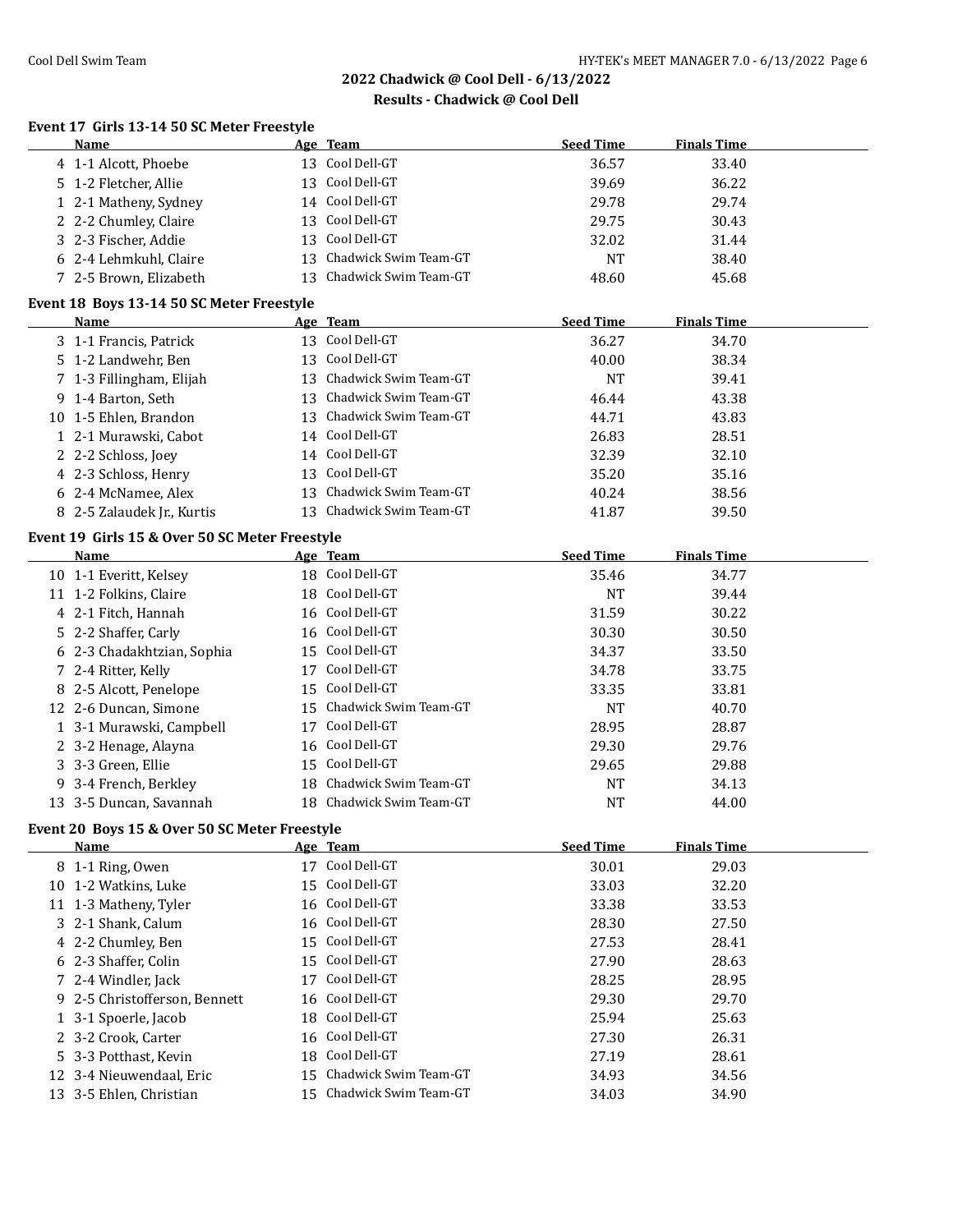# **2022 Chadwick @ Cool Dell - 6/13/2022 Results - Chadwick @ Cool Dell**

| Event 23 Girls 7-8 25 SC Meter Breaststroke<br>Name |    | Age Team                    | <b>Seed Time</b>       | <b>Finals Time</b> |  |
|-----------------------------------------------------|----|-----------------------------|------------------------|--------------------|--|
| 1 1-1 Wolf, Avery                                   |    | 8 Cool Dell-GT              | 29.02                  | 31.20              |  |
| --- 1- Reed, Izzy                                   |    | 8 Chadwick Swim Team-GT     | <b>NT</b>              | DQ                 |  |
|                                                     |    |                             |                        |                    |  |
| Event 24 Boys 7-8 25 SC Meter Breaststroke          |    |                             |                        |                    |  |
| <b>Name</b>                                         |    | Age Team                    | <b>Seed Time</b>       | <b>Finals Time</b> |  |
| 1 1-1 Zoia, Joey                                    |    | 7 Cool Dell-GT              | <b>NT</b>              | 59.47              |  |
| --- 1- Huber, Ted                                   |    | 8 Cool Dell-GT              | 28.32                  | DQ                 |  |
| Event 25 Girls 9-10 25 SC Meter Breaststroke        |    |                             |                        |                    |  |
| Name                                                |    | Age Team                    | <b>Seed Time</b>       | <b>Finals Time</b> |  |
| 6 1-1 Stanec, Kassie                                |    | 10 Cool Dell-GT             | <b>NT</b>              | 33.44              |  |
| --- 1- Adams, Sarah                                 | 9  | Cool Dell-GT                | <b>NT</b>              | DQ                 |  |
| --- 1- January, Lucy                                | 9  | Cool Dell-GT                | <b>NT</b>              | DQ                 |  |
| 7 2-1 Bohon, Katie                                  | 9  | Cool Dell-GT                | 38.49                  | 40.00              |  |
| --- 2- Hobbs, Lucy                                  |    | 10 Chadwick Swim Team-GT    | NT                     | DQ                 |  |
| --- 2- Siegel, Lydia                                |    | 9 Chadwick Swim Team-GT     | <b>NT</b>              | DQ                 |  |
| --- 2- Mulchek, Audrey                              |    | 9 Cool Dell-GT              | 33.34                  | DQ                 |  |
| 1 3-1 Johnston, Claire                              |    | 10 Cool Dell-GT             | 25.52                  | 26.09              |  |
| 2 3-2 Lehmkuhl, Maggie                              |    | 9 Chadwick Swim Team-GT     | <b>NT</b>              | 27.19              |  |
| 3 3-3 Kendrick, Zoe                                 |    | 10 Cool Dell-GT             | 30.31                  | 27.53              |  |
| 4 3-4 Weber, Brooklyn                               |    | 9 Cool Dell-GT              | 28.70                  | 30.47              |  |
| 5 3-5 Payne, Brooklyn                               | 9  | Chadwick Swim Team-GT       | 31.57                  | 31.14              |  |
| --- 3- Hadfield, Jocelyn                            |    | 10 Chadwick Swim Team-GT    | 33.92                  | DQ                 |  |
|                                                     |    |                             |                        |                    |  |
| Event 26 Boys 9-10 25 SC Meter Breaststroke         |    |                             |                        |                    |  |
| <b>Name</b>                                         |    | Age Team<br>10 Cool Dell-GT | <b>Seed Time</b>       | <b>Finals Time</b> |  |
| 5 1-1 Gianino, Lucas                                |    | 10 Cool Dell-GT             | <b>NT</b><br><b>NT</b> | 32.72              |  |
| 7 1-2 Harris, Ollie                                 |    | 10 Cool Dell-GT             | <b>NT</b>              | 43.60              |  |
| --- 1- Hicks, James                                 |    | 10 Cool Dell-GT             |                        | DQ<br>26.12        |  |
| 1 2-1 Landwehr, Sam                                 |    | 10 Chadwick Swim Team-GT    | 26.30                  | 27.46              |  |
| 2 2-2 Weaver, Charlie                               |    | 10 Cool Dell-GT             | 28.03                  |                    |  |
| 3 2-3 Wolf, Jacob                                   |    | 10 Cool Dell-GT             | 29.41                  | 29.33              |  |
| 4 2-4 Zoia, Nick                                    |    | 10 Chadwick Swim Team-GT    | 32.47                  | 31.07              |  |
| 6 2-5 Akufuna, Gabe                                 |    |                             | 37.98                  | 33.91              |  |
| --- 2- Hadfield, Liam                               |    | 10 Chadwick Swim Team-GT    | 35.38                  | DQ                 |  |
| Event 27 Girls 11-12 50 SC Meter Breaststroke       |    |                             |                        |                    |  |
| <u>Name</u>                                         |    | Age Team                    | <b>Seed Time</b>       | <b>Finals Time</b> |  |
| 5 1-1 Gianino, Kate                                 |    | 12 Cool Dell-GT             | 59.91                  | 58.16              |  |
| 6 1-2 January, Elise                                |    | 11 Cool Dell-GT             | <b>NT</b>              | 1:03.66            |  |
| 8 1-3 Ehlen, Amiah                                  | 11 | Chadwick Swim Team-GT       | 1:11.43                | 1:06.46            |  |
| 1- Wardlaw, Lillian<br>$\cdots$                     | 12 | Cool Dell-GT                | <b>NT</b>              | DQ                 |  |
| 1 2-1 Potthast, Clara                               | 12 | Cool Dell-GT                | 49.96                  | 49.00              |  |
| 2 2-2 Peterson, Ellie                               | 12 | Cool Dell-GT                | 55.28                  | 50.64              |  |
| 3 2-3 Eichkorn, Jaclyn                              | 12 | Chadwick Swim Team-GT       | 55.78                  | 54.75              |  |
| 4 2-4 Weyers, Lucia                                 | 12 | Cool Dell-GT                | 57.41                  | 57.22              |  |
| 7 2-5 Eichkorn, Josie                               | 11 | Chadwick Swim Team-GT       | 1:08.49                | 1:04.90            |  |
| 9 2-6 Ward, Sydney                                  | 11 | Chadwick Swim Team-GT       | 1:03.51                | 1:09.57            |  |
| Event 28 Boys 11-12 50 SC Meter Breaststroke        |    |                             |                        |                    |  |
| <b>Name</b>                                         |    | <u>Age Team</u>             | <b>Seed Time</b>       | <b>Finals Time</b> |  |
| 6 1-1 Barnoski, Brody                               |    | 12 Chadwick Swim Team-GT    | 1:01.47                | 58.21              |  |
|                                                     |    |                             |                        |                    |  |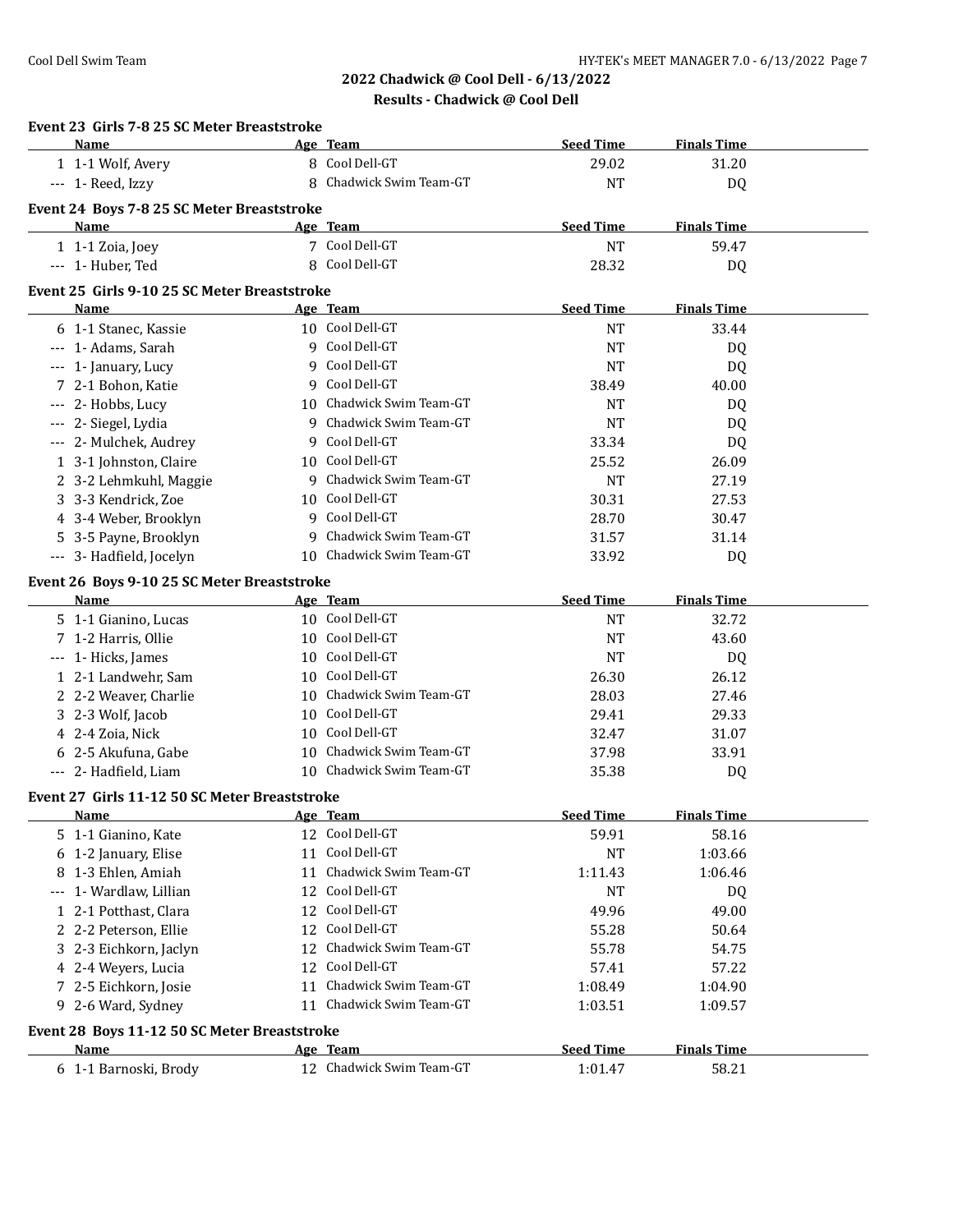# **Results - Chadwick @ Cool Dell**

# **(Event 28 Boys 11-12 50 SC Meter Breaststroke)**

| Name                                                        |    | Age Team                 | <b>Seed Time</b> | <b>Finals Time</b> |  |
|-------------------------------------------------------------|----|--------------------------|------------------|--------------------|--|
| 7 1-2 Bly, Pierce                                           |    | 11 Cool Dell-GT          | <b>NT</b>        | 58.83              |  |
| --- 1- Schilling, Conor                                     |    | 11 Cool Dell-GT          | <b>NT</b>        | DQ                 |  |
| --- 1- Mitchell, Ryan                                       |    | 12 Chadwick Swim Team-GT | 1:08.72          | DQ                 |  |
| --- 1- Siegel, Jacob                                        |    | 11 Chadwick Swim Team-GT | <b>NT</b>        | DQ                 |  |
| --- 1- Souders, Ben                                         |    | 12 Cool Dell-GT          | <b>NT</b>        | DQ                 |  |
| 1 2-1 Sapp, Elliott                                         |    | 12 Cool Dell-GT          | 40.53            | 41.28              |  |
| 2 2-2 Murawski, Knox                                        |    | 12 Cool Dell-GT          | 46.53            | 46.29              |  |
| 3 2-3 Dudding, Cole                                         |    | 12 Chadwick Swim Team-GT | 55.11            | 50.95              |  |
| 4 2-4 Green, Patrick                                        | 11 | Cool Dell-GT             | 56.20            | 56.16              |  |
| 5 2-5 Price, Henry                                          |    | 11 Chadwick Swim Team-GT | 58.44            | 57.39              |  |
| 8 2-6 Lehmkuhl, Brennan                                     |    | 12 Chadwick Swim Team-GT | 59.73            | 59.89              |  |
| Event 29 Girls 13-14 50 SC Meter Breaststroke               |    |                          |                  |                    |  |
| Name                                                        |    | Age Team                 | <b>Seed Time</b> | <b>Finals Time</b> |  |
| 1 1-1 Fischer, Addie                                        |    | 13 Cool Dell-GT          | 46.26            | 46.03              |  |
| 2 1-2 Fletcher, Allie                                       |    | 13 Cool Dell-GT          | 48.40            | 47.05              |  |
| 3 1-3 Alcott, Phoebe                                        |    | 13 Cool Dell-GT          | 48.51            | 48.53              |  |
| 4 1-4 Eichkorn, Julia                                       |    | 13 Chadwick Swim Team-GT | <b>NT</b>        | 52.89              |  |
| --- 1- Brown, Elizabeth                                     |    | 13 Chadwick Swim Team-GT | <b>NT</b>        | DQ                 |  |
|                                                             |    |                          |                  |                    |  |
| Event 30 Boys 13-14 50 SC Meter Breaststroke<br><b>Name</b> |    | Age Team                 | <b>Seed Time</b> | <b>Finals Time</b> |  |
| 6 1-1 McNamee, Alex                                         |    | 13 Chadwick Swim Team-GT | 1:08.33          | 1:02.49            |  |
| --- 1- Faulstich, Landon                                    |    | 13 Chadwick Swim Team-GT | 53.35            |                    |  |
| --- 1- Barton, Seth                                         |    | 13 Chadwick Swim Team-GT | 1:04.20          | DQ<br>DQ           |  |
| 1 2-1 Murawski, Cabot                                       |    | 14 Cool Dell-GT          | 34.59            | 35.50              |  |
| 2 2-2 Schloss, Joey                                         |    | 14 Cool Dell-GT          | 46.14            | 45.60              |  |
| 3 2-3 Ehlen, Brandon                                        |    | 13 Chadwick Swim Team-GT | 47.55            | 46.25              |  |
| 4 2-4 Schloss, Henry                                        |    | 13 Cool Dell-GT          | 47.33            | 46.87              |  |
| 5 2-5 Swayne, Andy                                          |    | 14 Chadwick Swim Team-GT | 51.57            | 52.47              |  |
| --- 2- White, Cameron                                       |    | 14 Chadwick Swim Team-GT | 48.63            | DQ                 |  |
|                                                             |    |                          |                  |                    |  |
| Event 31 Girls 15 & Over 50 SC Meter Breaststroke           |    |                          |                  |                    |  |
| Name                                                        |    | Age Team                 | <b>Seed Time</b> | <b>Finals Time</b> |  |
| 4 1-1 Alcott, Penelope                                      |    | 15 Cool Dell-GT          | 44.00            | 44.41              |  |
| 6 1-2 Folkins, Claire                                       |    | 18 Cool Dell-GT          | <b>NT</b>        | 49.82              |  |
| 1 2-1 Henage, Alayna                                        |    | 16 Cool Dell-GT          | 36.30            | 36.69              |  |
| 2 2-2 Fitch, Hannah                                         |    | 16 Cool Dell-GT          | 39.78            | 38.04              |  |
| 3 2-3 Green, Ellie                                          |    | 15 Cool Dell-GT          | 42.45            | 41.32              |  |
| 5 2-4 French, Berkley                                       | 18 | Chadwick Swim Team-GT    | <b>NT</b>        | 49.33              |  |
| 7 2-5 Duncan, Savannah                                      |    | 18 Chadwick Swim Team-GT | <b>NT</b>        | 53.66              |  |
| Event 32 Boys 15 & Over 50 SC Meter Breaststroke            |    |                          |                  |                    |  |
| <b>Name</b>                                                 |    | Age Team                 | <b>Seed Time</b> | <b>Finals Time</b> |  |
| 1 1-1 Shank, Calum                                          |    | 16 Cool Dell-GT          | 35.30            | 33.14              |  |
| 2 1-2 Windler, Jack                                         |    | 17 Cool Dell-GT          | 35.57            | 35.34              |  |
| 3 1-3 Christofferson, Bennett                               | 16 | Cool Dell-GT             | 35.30            | 36.22              |  |
| 4 1-4 Ehlen, Christian                                      |    | 15 Chadwick Swim Team-GT | 55.11            | 51.64              |  |
| --- 1- Potthast, Kevin                                      |    | 18 Cool Dell-GT          | 38.09            | X38.76             |  |
| --- 1- Ring, Owen                                           |    | 17 Cool Dell-GT          | 40.84            | X42.00             |  |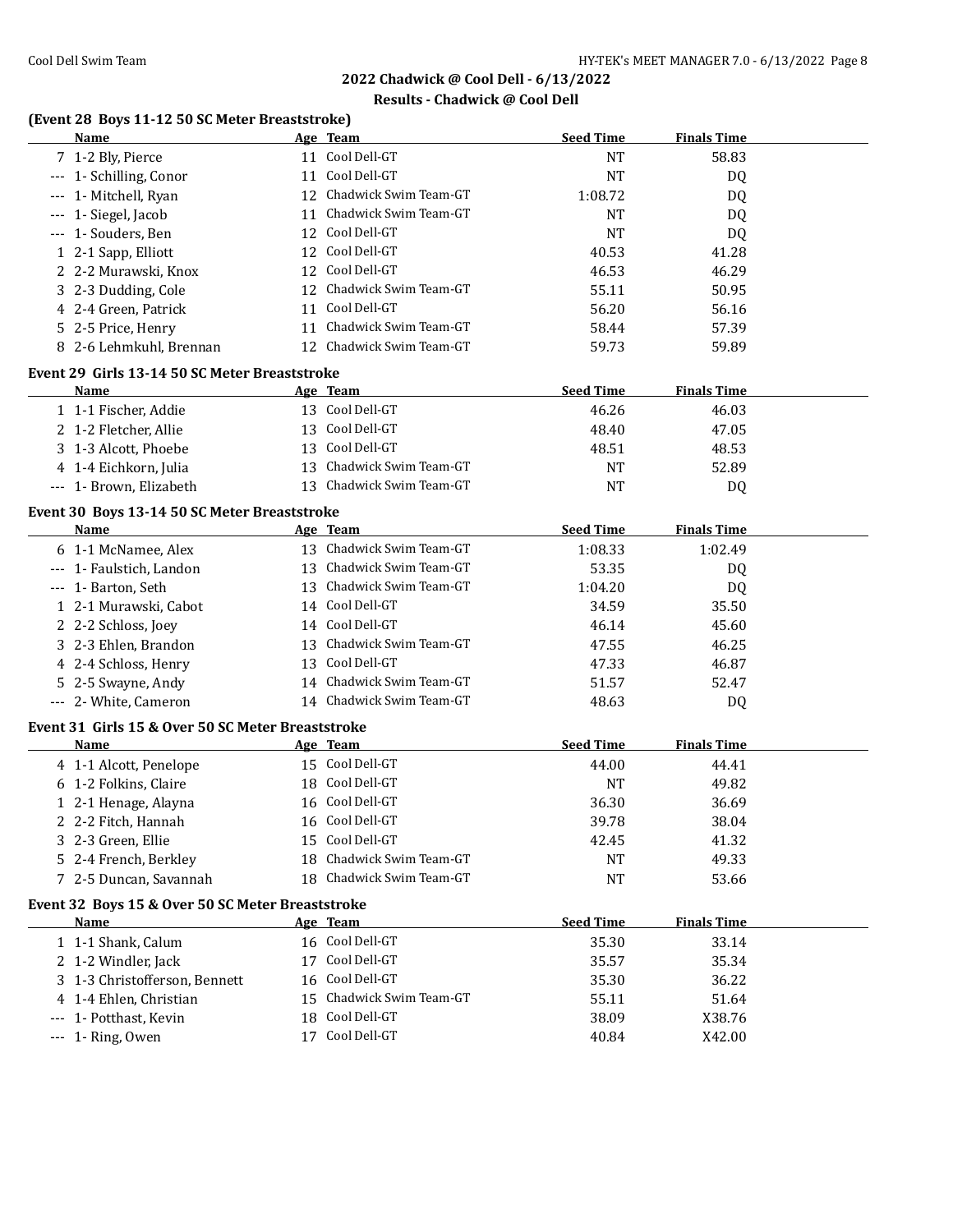| <b>Team</b>                                          | Relav                        | <b>Seed Time</b>              | <b>Finals Time</b>     |
|------------------------------------------------------|------------------------------|-------------------------------|------------------------|
| 1 1-1 Cool Dell-GT                                   | A                            | 2:39.16                       | 2:53.31                |
| 1) Shank, Louise 6                                   | 2) Loft, Anna 6              | 3) Mulchek, Abby 5            | 4) Landwehr, Jane 6    |
| 2 1-2 Cool Dell-GT                                   | B                            | <b>NT</b>                     | 3:56.58                |
| 1) Wolf, Hailey 5                                    | 2) Kerber, Bella 6           | 3) Bly, Vivi 6                | 4) Stanec, Ginny 5     |
| Event 34 Boys 6 & Under 100 SC Meter Freestyle Relay |                              |                               |                        |
| Team                                                 | Relay                        | <b>Seed Time</b>              | <b>Finals Time</b>     |
| 1 1-1 Cool Dell-GT                                   | A                            | 3:03.18                       | 3:49.56                |
| 1) Kendrick, Leo 5                                   | 2) Jennings, Jack 6          | 3) Jobe, Jackson 5            | 4) Lucas, Jackson 6    |
| Event 35 Girls 7-8 100 SC Meter Freestyle Relay      | Relay                        | <b>Seed Time</b>              | <b>Finals Time</b>     |
| Team                                                 | $\boldsymbol{A}$             |                               |                        |
| 1 1-1 Chadwick Swim Team-GT                          |                              | 1:40.99                       | 1:45.35                |
| 1) Faulstich, Nora 8                                 | 2) McGirr, Jaxin 8           | 3) Terry, Abby 8              | 4) Petrus, Audrey 8    |
| 2 1-2 Cool Dell-GT                                   | A                            | 1:44.30                       | 1:47.52                |
| 1) Wolf, Avery 8                                     | 2) Cannes, Ruthie 7          | 3) Haher, Abby 7              | 4) Fink, Peyton 7      |
| 3 1-3 Cool Dell-GT                                   | B                            | 2:11.05                       | 2:05.25                |
| 1) Seavey, Charlotte 8                               | 2) Matusofsky, Lucy 8        | 3) Callahan, Annie 7          | 4) Prewitt, Caroline 7 |
| 4 1-4 Cool Dell-GT                                   | C                            | 2:23.76                       | 2:15.89                |
| 1) Patton, Mary Rose 7                               | 2) Timmermann, Ava 8         | 3) Boice, Macie 7             | 4) Patton, Keira 8     |
| 5 1-5 Chadwick Swim Team-GT                          | B                            | 2:26.24                       | 2:45.08                |
| 1) Dudding, Dallas 7                                 | 2) Truong, Beatrice or Bea 8 | 3) Ogle, Harper 7             | 4) Reed, Izzy 8        |
| Event 36 Boys 7-8 100 SC Meter Freestyle Relay       |                              |                               |                        |
| <b>Team</b>                                          | Relay                        | <b>Seed Time</b>              | <b>Finals Time</b>     |
| 1 1-1 Cool Dell-GT                                   | A                            | 1:27.21                       | 1:32.12                |
| 1) Green, Henry 8                                    | 2) Huber, Ted 8              | 3) Mauzy, Johnny 8            | 4) Lucas, Austin 7     |
| 2 1-2 Cool Dell-GT                                   | B                            | 1:43.25                       | 1:46.70                |
| 1) Kendrick, Elliot 8                                | 2) Sapp, Ben 7               | 3) Schilling, Jake 8          | 4) Schaeffer, Graham 7 |
| 3 1-3 Cool Dell-GT                                   | C                            | 1:55.17                       | 1:55.13                |
| 1) Massaro, Michael 7                                | 2) Hicks, Bennett 8          | 3) Kinamore, Lucas 7          | 4) Gold, Jay 8         |
| 4 1-4 Chadwick Swim Team-GT                          | A                            | <b>NT</b>                     | 2:26.02                |
| 1) Akufuna, Christian 8                              | 2) Rosenthal, Nicholas 7     | 3) Jones, Lincoln 7           | 4) Glesne, Graham 7    |
| Event 37 Girls 9-10 100 SC Meter Freestyle Relay     |                              |                               |                        |
| Team                                                 | Relay                        | <b>Seed Time</b>              | <b>Finals Time</b>     |
| 1 1-1 Cool Dell-GT                                   | A                            | 1:15.03                       | 1:17.68                |
| 1) Johnston, Claire 10                               | 2) Kendrick, Zoe 10          | 3) Gold, Abby 10              | 4) Victor, Morgan 10   |
| 2 1-2 Chadwick Swim Team-GT                          | A                            | 1:24.05                       | 1:27.91                |
| 1) Lim, Genevieve 10                                 | 2) Walz, Lydia 9             | 3) Payne, Brooklyn 9          | 4) Swayne, Mary 10     |
| 3 1-3 Cool Dell-GT                                   | B                            | 1:27.43                       | 1:30.39                |
| 1) Bohon, Katie 9                                    | 2) Adams, Sarah 9            | 3) Schaeffer, Lila 9          | 4) Weber, Brooklyn 9   |
| 4 1-4 Cool Dell-GT                                   | C                            | 1:47.15                       | 1:41.15                |
| 1) Mulchek, Audrey 9                                 | 2) Niksch, Ella 9            | 3) Brandon, Maretta (Rhymes 9 | 4) Massaro, Nora 9     |
| --- 1- Chadwick Swim Team-GT                         | B                            | 1:44.41                       | DQ                     |
| 1) Hadfield, Jocelyn 10                              | 2) Truong, Miriam 9          | 3) Gannon, Piper 9            | 4) Berberich, Amelia 9 |
| Event 38 Boys 9-10 100 SC Meter Freestyle Relay      |                              |                               |                        |
| Team                                                 | Relay                        | <b>Seed Time</b>              | <b>Finals Time</b>     |
| 1 1-1 Cool Dell-GT                                   | A                            | 1:13.68                       | 1:16.97                |
| 1) Mauzy, Luke 9                                     | 2) Landwehr, Sam 10          | 3) Rudroff, Luke 9            | 4) Prewitt, William 10 |
| 2 1-2 Cool Dell-GT                                   | B                            | 1:30.88                       | 1:34.82                |
|                                                      |                              |                               |                        |
| 1) Wardlaw III, Trey 9                               | 2) Hicks, James 10           | 3) Zoia, Nick 10              | 4) Gianino, Lucas 10   |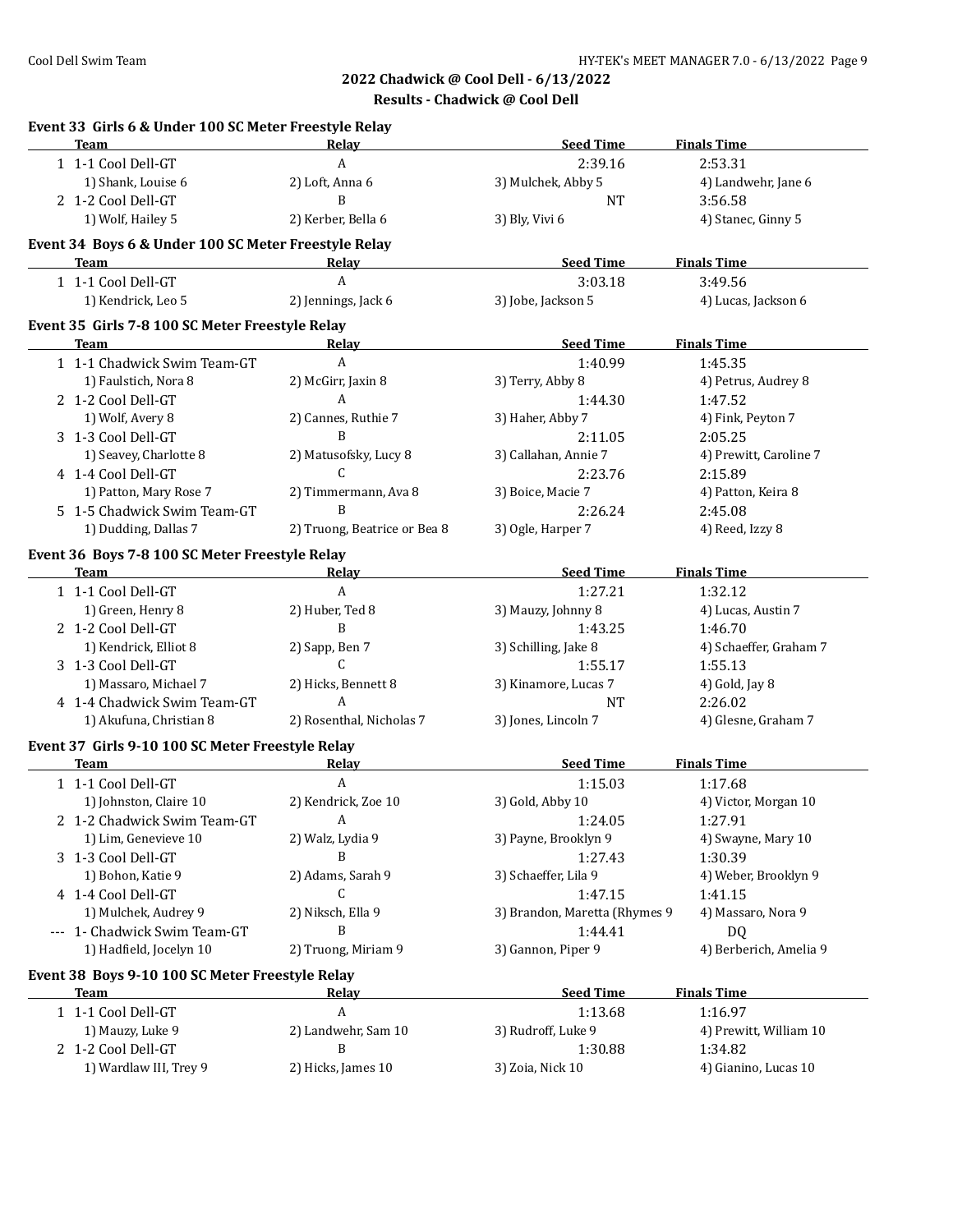1) 1) Schutte, Lucas 10 2) Werner, Clayton 9 2012 4) Schutte, Lucas 10

1) Akufuna, Keegan 9 2012 10 3) Hadfield, Liam 10

1) Billingham, Brandt 9 2012 9 2013 1914 9 3) Fillingham, Theo 9

**2022 Chadwick @ Cool Dell - 6/13/2022**

**Team Relay Relay Seed Time Finals Time** 

#### **Results - Chadwick @ Cool Dell**

| 3 1-3 Cool Dell-GT          |                       | 1:41.36                 | 1:40.40   |
|-----------------------------|-----------------------|-------------------------|-----------|
| 1) Kinamore, Grayson 9      | 2) Johnston, Graham 9 | 3) Werner, Clayton 9    | 4) Schut  |
| 4 1-4 Chadwick Swim Team-GT |                       | 1:37.78                 | 1:41.28   |
| 1) Akufuna, Gabe 10         | 2) Weaver, Charlie 10 | 3) Donovan, Keegan 9    | 4) Hadfi  |
| 5 1-5 Chadwick Swim Team-GT |                       | NT                      | 2:12.21   |
| 1) Benson, Craig 9          | 2) Donovan, Tony 9    | 3) Fillingham, Brandt 9 | 4) Fillin |

# **Event 39 Girls 11-12 200 SC Meter Freestyle Relay**

**(Event 38 Boys 9-10 100 SC Meter Freestyle Relay)**

| <b>Team</b>                                                                                                                                                                                                                         | Relav                  | <b>Seed Time</b>        | <b>Finals Time</b>       |
|-------------------------------------------------------------------------------------------------------------------------------------------------------------------------------------------------------------------------------------|------------------------|-------------------------|--------------------------|
| 1 1-1 Cool Dell-GT                                                                                                                                                                                                                  | $\mathsf{A}$           | 2:22.45                 | 2:22.31                  |
| 1) Rudroff, Allie 11                                                                                                                                                                                                                | 2) Potthast, Clara 12  | 3) Peterson, Ellie 12   | 4) McCool, Campbell 12   |
| 2 1-2 Cool Dell-GT                                                                                                                                                                                                                  | B                      | 2:51.07                 | 2:48.56                  |
| 1) Gianino, Kate 12                                                                                                                                                                                                                 | 2) Walerius, Maelyn 12 | 3) Weyers, Lucia 12     | 4) Green, Eiley 11       |
| 3 1-3 Chadwick Swim Team-GT                                                                                                                                                                                                         | A                      | 2:56.17                 | 2:54.07                  |
| 1) Akufuna, Chelsea 12                                                                                                                                                                                                              | 2) Goutchi, Miya 12    | 3) Eichkorn, Jaclyn 12  | 4) Eichkorn, Josie 11    |
| 4 1-4 Cool Dell-GT                                                                                                                                                                                                                  | $\mathcal{C}$          | NT                      | 3:09.22                  |
| 1) Hicks, Lucy 12                                                                                                                                                                                                                   | 2) Wardlaw, Lillian 12 | 3) January, Elise 11    | 4) Adams, Julia 12       |
| 5 1-5 Chadwick Swim Team-GT                                                                                                                                                                                                         | B                      | 3:27.69                 | 3:37.02                  |
| 1) Ehlen, Ariana 12                                                                                                                                                                                                                 | 2) Ward, Sydney 11     | 3) Ehlen, Amiah 11      | 4) Faulstich, Marley 11  |
| Event 40 Boys 11-12 200 SC Meter Freestyle Relay                                                                                                                                                                                    |                        |                         |                          |
| Team                                                                                                                                                                                                                                | Relav                  | <b>Seed Time</b>        | <b>Finals Time</b>       |
| 1 1-1 Cool Dell-GT                                                                                                                                                                                                                  | $\mathbf{A}$           | 2:21.99                 | 2:23.78                  |
| 1) Mauzy, Colin 11                                                                                                                                                                                                                  | 2) Murawski, Knox 12   | 3) Green, Patrick 11    | 4) Sapp, Elliott 12      |
| 2 1-2 Chadwick Swim Team-GT                                                                                                                                                                                                         | A                      | 2:40.85                 | 2:44.82                  |
| 1) Hobbs, Hank 12                                                                                                                                                                                                                   | 2) Price, Henry 11     | 3) Lehmkuhl, Brennan 12 | 4) Dudding, Cole 12      |
| 3 1-3 Cool Dell-GT                                                                                                                                                                                                                  | B                      | 2:55.86                 | 2:59.00                  |
| 1) McLaughlin, Jase 11                                                                                                                                                                                                              | 2) Francis, Nick 11    | 3) Souders, Ben 12      | 4) Francis, Max 11       |
| 4 1-4 Chadwick Swim Team-GT                                                                                                                                                                                                         | B                      | 3:07.58                 | 3:07.31                  |
| 1) Mitchell, Ryan 12                                                                                                                                                                                                                | 2) Hadfield, Ben 11    | 3) Butler, Braden 11    | 4) Barnoski, Brody 12    |
| Event 41 Girls 13-14 200 SC Meter Freestyle Relay                                                                                                                                                                                   |                        |                         |                          |
| <b>Team</b>                                                                                                                                                                                                                         | Relav                  | <b>Seed Time</b>        | <b>Finals Time</b>       |
| 1 1-1 Cool Dell-GT                                                                                                                                                                                                                  | A                      | 2:08.12                 | 2:05.85                  |
| 1) Matheny, Sydney 14                                                                                                                                                                                                               | 2) Fischer, Addie 13   | 3) Alcott, Phoebe 13    | 4) Chumley, Claire 13    |
| 2 1-2 Chadwick Swim Team-GT                                                                                                                                                                                                         | A                      | <b>NT</b>               | 2:42.15                  |
| 1) Brown, Elizabeth 13                                                                                                                                                                                                              | 2) Lehmkuhl, Claire 13 | 3) Eichkorn, Julia 13   | 4) Price, Libby 11       |
| Event 42 Boys 13-14 200 SC Meter Freestyle Relay                                                                                                                                                                                    |                        |                         |                          |
| <b>Team</b> and the state of the state of the state of the state of the state of the state of the state of the state of the state of the state of the state of the state of the state of the state of the state of the state of the | <b>Relav</b>           | <b>Seed Time</b>        | <b>Finals Time</b>       |
| 1 1-1 Cool Dell-GT                                                                                                                                                                                                                  | $\boldsymbol{A}$       | 2:10.69                 | 2:12.09                  |
| 1) Schloss, Joey 14                                                                                                                                                                                                                 | 2) Schloss, Henry 13   | 3) Francis, Patrick 13  | 4) Murawski, Cabot 14    |
| 2 1-2 Chadwick Swim Team-GT                                                                                                                                                                                                         | A                      | 2:36.27                 | 2:40.39                  |
| 1) Zalaudek Jr., Kurtis 13                                                                                                                                                                                                          | 2) McNamee, Alex 13    | 3) Swayne, Andy 14      | 4) Faulstich, Landon 13  |
| Event 43 Girls 15 & Over 200 SC Meter Freestyle Relay                                                                                                                                                                               |                        |                         |                          |
| <b>Team</b>                                                                                                                                                                                                                         | Relay                  | <b>Seed Time</b>        | <b>Finals Time</b>       |
| 1 1-1 Cool Dell-GT                                                                                                                                                                                                                  | A                      | 1:57.80                 | 2:01.53                  |
| 1) Henage, Alayna 16                                                                                                                                                                                                                | 2) Green, Ellie 15     | 3) Shaffer, Carly 16    | 4) Murawski, Campbell 17 |
| 2 1-2 Cool Dell-GT                                                                                                                                                                                                                  | B                      | 2:14.09                 | 2:10.88                  |

1) Alcott, Penelope 15 2) Chadakhtzian, Sophia 15 3) Ritter, Kelly 17 4) Fitch, Hannah 16

1) Duncan, Simone 15 2) Hertell, Kat or Katarina 16 3) Duncan, Savannah 18 4) French, Berkley 18

3 1-3 Chadwick Swim Team-GT A NT 2:42.52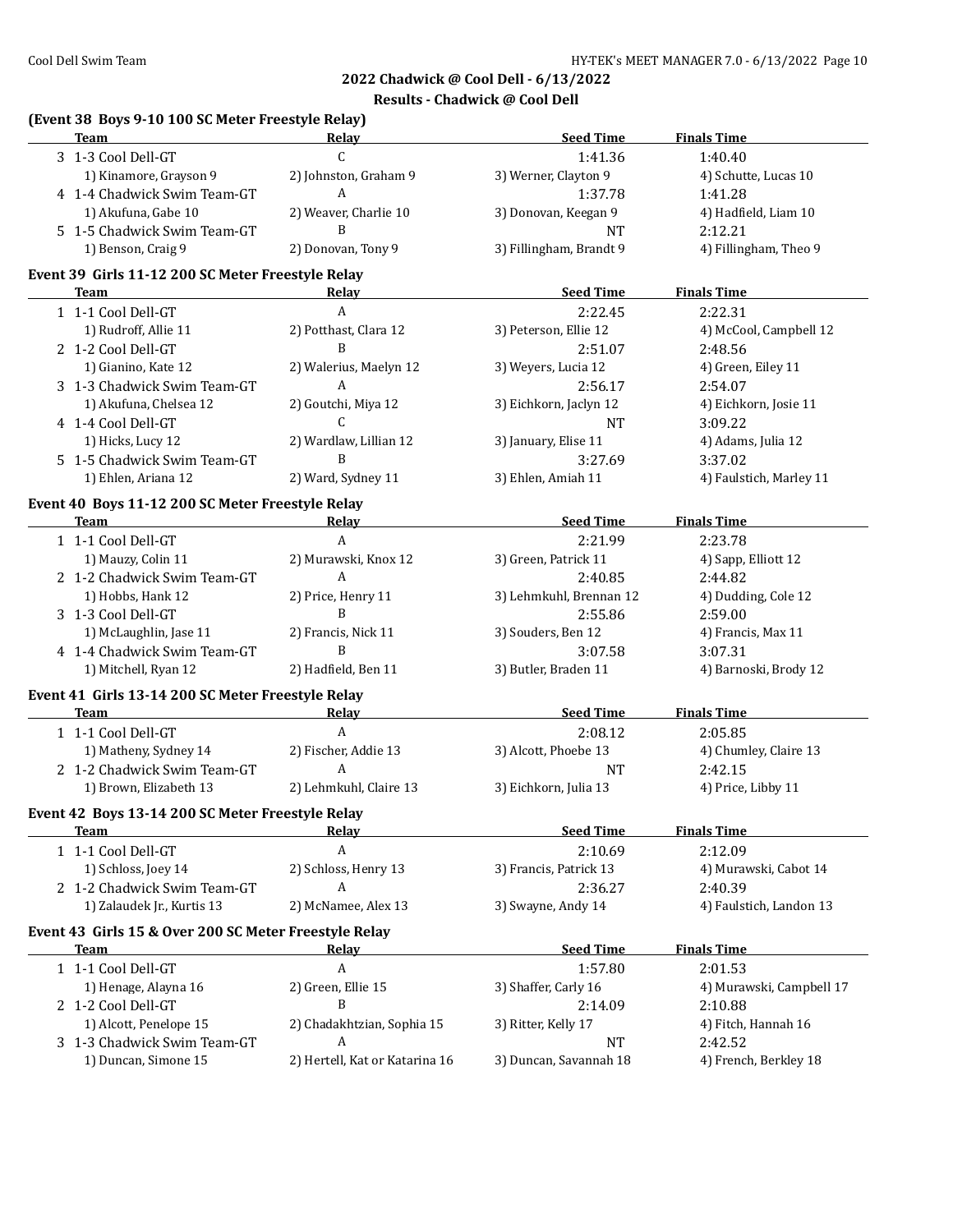$\overline{a}$ 

# **2022 Chadwick @ Cool Dell - 6/13/2022**

**Results - Chadwick @ Cool Dell**

# **Event 44 Boys 15 & Over 200 SC Meter Freestyle Relay**

| Team                  | Relay               | <b>Seed Time</b>              | <b>Finals Time</b>   |
|-----------------------|---------------------|-------------------------------|----------------------|
| 1 1-1 Cool Dell-GT    |                     | 1:48.13                       | 1:49.47              |
| 1) Potthast, Kevin 18 | 2) Crook, Carter 16 | 3) Chumley, Ben 15            | 4) Spoerle, Jacob 18 |
| 2 1-2 Cool Dell-GT    |                     | 1:53.42                       | 1:54.22              |
| 1) Windler, Jack 17   | 2) Shank, Calum 16  | 3) Christofferson, Bennett 16 | 4) Shaffer, Colin 15 |
| 3 1-3 Cool Dell-GT    |                     | 2:05.71                       | 2:16.62              |
| 1) Landwehr, Ben 13   | 2) Watkins, Luke 15 | 3) Matheny, Tyler 16          | 4) Ring, Owen 17     |

## **Event 45 Girls 6 & Under 25 SC Meter Backstroke**

| Name                 | Age Team       | <b>Seed Time</b> | <b>Finals Time</b> |  |
|----------------------|----------------|------------------|--------------------|--|
| 4 1-1 Bly, Vivi      | 6 Cool Dell-GT | NT               | 56.09              |  |
| 5 1-2 Wolf, Hailey   | 5 Cool Dell-GT | 1:11.20          | 1:02.62            |  |
| 6 1-3 Kerber, Bella  | 6 Cool Dell-GT | <b>NT</b>        | 1:10.64            |  |
| 7 1-4 Stanec, Ginny  | 5 Cool Dell-GT | <b>NT</b>        | 1:15.77            |  |
| 8 1-5 Frye, Josie    | 5 Cool Dell-GT | <b>NT</b>        | 1:20.02            |  |
| --- 1- Mulchek, Abby | 5 Cool Dell-GT | NT               | DQ                 |  |
| 1 2-1 Landwehr, Jane | 6 Cool Dell-GT | 38.75            | 38.47              |  |
| 2 2-2 Shank, Louise  | 6 Cool Dell-GT | 47.46            | 42.47              |  |
| 3 2-3 Loft, Anna     | 6 Cool Dell-GT | 52.64            | 45.76              |  |

# **Event 46 Boys 6 & Under 25 SC Meter Backstroke**

| Name                  | <u>Age Team</u>         | <b>Seed Time</b> | <b>Finals Time</b> |
|-----------------------|-------------------------|------------------|--------------------|
| 1 1-1 Glesne, Carter  | 5 Chadwick Swim Team-GT | NT               | 43.71              |
| 2 1-2 Kendrick, Leo   | 5 Cool Dell-GT          | 45.75            | 47.37              |
| 3 1-3 Lucas, Jackson  | 6 Cool Dell-GT          | NT               | 1:24.83            |
| 4 1-4 Kerber, James   | 6 Cool Dell-GT          | <b>NT</b>        | 2:25.89            |
| $-$ 1- Jobe, Jackson  | 5 Cool Dell-GT          | <b>NT</b>        | X1:05.40           |
| --- 1- Jennings, Jack | 6 Cool Dell-GT          | NT               | X1:34.71           |

#### **Event 47 Girls 7-8 25 SC Meter Backstroke**

|    | Name                     |   | Age Team              | <b>Seed Time</b> | <b>Finals Time</b> |
|----|--------------------------|---|-----------------------|------------------|--------------------|
|    | 5 1-1 Harris, Patsy      |   | Cool Dell-GT          | <b>NT</b>        | 33.54              |
|    | 11 1-2 Harris, Lolly     |   | Cool Dell-GT          | NT               | 36.45              |
|    | 17 1-3 Huber, Gigi       |   | Cool Dell-GT          | <b>NT</b>        | 37.60              |
|    | 23 1-4 Hennessy, Gigi    |   | Cool Dell-GT          | NT               | 44.75              |
|    | 29 1-5 Jobe, Peyton      | 8 | Cool Dell-GT          | <b>NT</b>        | 57.96              |
|    | 6 2-1 Vaninger, Mabel    | 7 | Cool Dell-GT          | <b>NT</b>        | 33.96              |
|    | 21 2-2 Krull, Elizabeth  |   | Chadwick Swim Team-GT | <b>NT</b>        | 40.14              |
|    | 22 2-3 Patton, Mary Rose |   | Cool Dell-GT          | 56.07            | 44.69              |
|    | 24 2-4 Hardin, Riley     | 8 | Cool Dell-GT          | 47.72            | 48.22              |
|    | 26 2-5 Ogle, Harper      |   | Chadwick Swim Team-GT | <b>NT</b>        | 52.06              |
|    | 27 2-6 Boice, Macie      |   | Cool Dell-GT          | 45.77            | 53.15              |
|    | 2 3-1 Young, Harper      |   | Chadwick Swim Team-GT | NT               | 30.39              |
|    | 10 3-2 Patton, Keira     | 8 | Cool Dell-GT          | 37.19            | 36.35              |
|    | 14 3-3 Quinn, Marley     |   | Chadwick Swim Team-GT | 43.01            | 37.34              |
| 19 | 3-4 Haher, Abby          |   | Cool Dell-GT          | 37.65            | 38.00              |
|    | 20 3-5 Timmermann, Ava   | 8 | Cool Dell-GT          | 40.94            | 38.03              |
|    | 25 3-6 Reed, Izzy        |   | Chadwick Swim Team-GT | <b>NT</b>        | 52.02              |
|    | 4 4-1 Seavey, Charlotte  | 8 | Cool Dell-GT          | 35.52            | 33.34              |
|    | 12 4-2 Prewitt, Caroline |   | Cool Dell-GT          | 35.56            | 36.51              |
|    | *15 4-3 Callahan, Annie  |   | Cool Dell-GT          | 36.20            | 37.47              |
|    | *15 4-3 Lim, Charlotte   |   | Chadwick Swim Team-GT | 35.24            | 37.47              |
|    | 18 4-5 Faulstich, Nora   | 8 | Chadwick Swim Team-GT | 35.62            | 37.82              |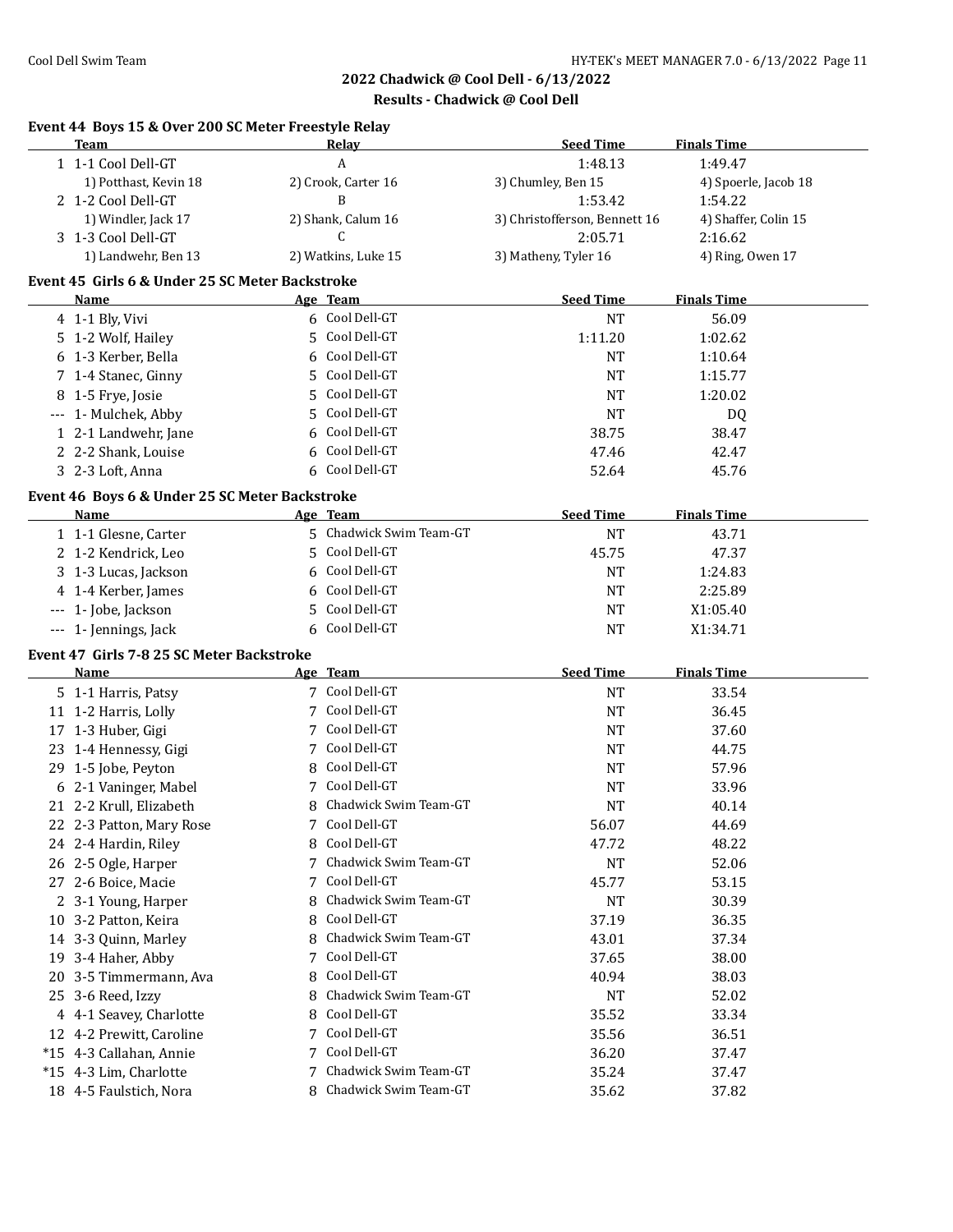#### **Results - Chadwick @ Cool Dell**

# **(Event 47 Girls 7-8 25 SC Meter Backstroke)**

| Name                    | Age Team                | <b>Seed Time</b> | <b>Finals Time</b> |
|-------------------------|-------------------------|------------------|--------------------|
| 28 4-6 Dudding, Dallas  | 7 Chadwick Swim Team-GT | 41.31            | 53.69              |
| 1 5-1 Petrus, Audrey    | 8 Chadwick Swim Team-GT | 25.09            | 27.08              |
| 3 5-2 McGirr, Jaxin     | 8 Chadwick Swim Team-GT | 28.93            | 30.90              |
| 7 5-3 Fink, Peyton      | 7 Cool Dell-GT          | 32.63            | 34.19              |
| 8 5-4 Terry, Abby       | 8 Chadwick Swim Team-GT | 32.68            | 34.40              |
| 9 5-5 Cannes, Ruthie    | 7 Cool Dell-GT          | 30.86            | 35.22              |
| 13 5-6 Matusofsky, Lucy | 8 Cool Dell-GT          | 35.16            | 36.90              |

#### **Event 48 Boys 7-8 25 SC Meter Backstroke**

|    | <b>Name</b>              |   | Age Team              | <b>Seed Time</b> | <b>Finals Time</b> |  |
|----|--------------------------|---|-----------------------|------------------|--------------------|--|
|    | 17 1-1 Frye, Sam         |   | Cool Dell-GT          | <b>NT</b>        | 39.33              |  |
|    | 24 1-2 Hemenway, Andrew  | 7 | Cool Dell-GT          | <b>NT</b>        | 45.47              |  |
| 29 | 1-3 Martin, Declan       | 7 | Cool Dell-GT          | <b>NT</b>        | 49.12              |  |
|    | 11 2-1 Kinamore, Lucas   | 7 | Cool Dell-GT          | <b>NT</b>        | 34.18              |  |
|    | 21 2-2 Hennessy, Jack    | 7 | Cool Dell-GT          | <b>NT</b>        | 41.97              |  |
|    | 30 2-3 Genovese, John    | 7 | Cool Dell-GT          | 55.92            | 55.13              |  |
|    | 31 2-4 O'Blennis, Xavier | 8 | Cool Dell-GT          | 1:13.59          | 1:01.73            |  |
|    | 16 3-1 Brandon, Crosby   | 8 | Cool Dell-GT          | 44.62            | 38.25              |  |
|    | 18 3-2 Schutte, Samson   | 7 | Cool Dell-GT          | 42.15            | 39.83              |  |
| 19 | 3-3 Tuffli, Grant        | 7 | Cool Dell-GT          | 43.59            | 40.31              |  |
| 20 | 3-4 Peterson, Ryan       | 7 | Cool Dell-GT          | 50.90            | 40.59              |  |
|    | 23 3-5 Walerius, Mavryk  | 7 | Cool Dell-GT          | 47.51            | 44.59              |  |
| 27 | 3-6 Werner, Owen         | 7 | Cool Dell-GT          | 52.58            | 47.78              |  |
| 7  | 4-1 Huber, Ted           | 8 | Cool Dell-GT          | 35.32            | 33.13              |  |
| 8  | 4-2 Callahan, Jack       | 8 | Cool Dell-GT          | 34.34            | 33.15              |  |
| 12 | 4-3 Gold, Jay            | 8 | Cool Dell-GT          | 34.46            | 34.52              |  |
| 13 | 4-4 Massaro, Michael     | 7 | Cool Dell-GT          | 39.02            | 34.56              |  |
|    | 14 4-5 Lucas, Austin     | 7 | Cool Dell-GT          | 35.64            | 35.95              |  |
| 25 | 4-6 Zoia, Joey           | 7 | Cool Dell-GT          | 40.32            | 46.05              |  |
| 4  | 5-1 Hicks, Bennett       | 8 | Cool Dell-GT          | 31.72            | 31.59              |  |
| 6  | 5-2 Mauzy, Johnny        | 8 | Cool Dell-GT          | 33.69            | 32.50              |  |
| 9  | 5-3 Schilling, Jake      | 8 | Cool Dell-GT          | 32.71            | 33.46              |  |
| 15 | 5-4 Riek, James          | 8 | Chadwick Swim Team-GT | <b>NT</b>        | 36.46              |  |
| 22 | 5-5 Schaeffer, Graham    | 7 | Cool Dell-GT          | 34.15            | 42.19              |  |
| 26 | 5-6 Jones, Lincoln       | 7 | Chadwick Swim Team-GT | <b>NT</b>        | 47.61              |  |
| 1  | 6-1 Green, Henry         | 8 | Cool Dell-GT          | 29.26            | 27.22              |  |
| 2  | 6-2 Sapp, Ben            | 7 | Cool Dell-GT          | 30.07            | 29.88              |  |
| 3  | 6-3 Kendrick, Elliot     | 8 | Cool Dell-GT          | 29.51            | 30.06              |  |
|    | 6-4 Glesne, Graham       |   | Chadwick Swim Team-GT | 30.62            | 31.63              |  |
| 10 | 6-5 Akufuna, Christian   | 8 | Chadwick Swim Team-GT | 42.59            | 34.14              |  |
| 28 | 6-6 Rosenthal, Nicholas  | 7 | Chadwick Swim Team-GT | 45.17            | 48.90              |  |

## **Event 49 Girls 9-10 25 SC Meter Backstroke**

| <b>Name</b>              | Age Team                 | <b>Seed Time</b> | <b>Finals Time</b> |
|--------------------------|--------------------------|------------------|--------------------|
| 7 1-1 Massaro, Nora      | 9 Cool Dell-GT           | NT               | 28.26              |
| 14 1-2 Vaninger, Luella  | 9 Cool Dell-GT           | <b>NT</b>        | 30.53              |
| 15 1-3 Scott, Haley      | 9 Cool Dell-GT           | <b>NT</b>        | 30.90              |
| 16 1-4 Berberich, Amelia | 9 Chadwick Swim Team-GT  | <b>NT</b>        | 31.95              |
| --- 1- Siegel, Lydia     | 9 Chadwick Swim Team-GT  | <b>NT</b>        | D <sub>0</sub>     |
| 4 2-1 Hobbs, Lucy        | 10 Chadwick Swim Team-GT | NT               | 26.64              |
| 6 2-2 Young, Zoe         | 10 Chadwick Swim Team-GT | NT               | 27.88              |
| 20 2-3 Kerber, Caroline  | 10 Cool Dell-GT          | NT               | 34.78              |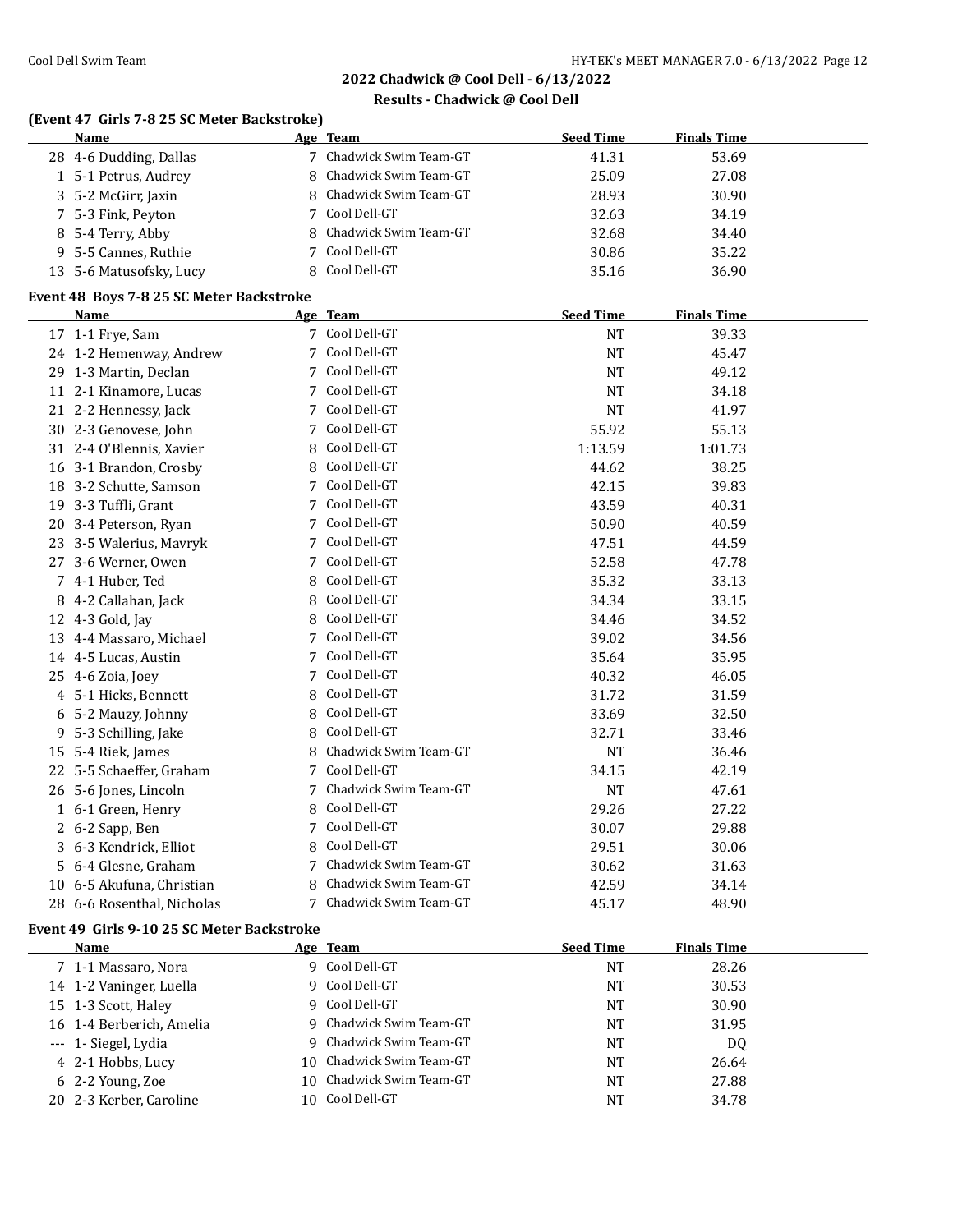# **Results - Chadwick @ Cool Dell**

# **(Event 49 Girls 9-10 25 SC Meter Backstroke)**

| Name                                           |    | Age Team                    | <b>Seed Time</b>   | <b>Finals Time</b> |  |
|------------------------------------------------|----|-----------------------------|--------------------|--------------------|--|
| 21 2-4 January, Lucy                           |    | 9 Cool Dell-GT              | <b>NT</b>          | 36.50              |  |
| 22 2-5 Kerber, Ali                             |    | 9 Cool Dell-GT              | <b>NT</b>          | 37.28              |  |
| 24 2-6 Kraus, Phobe                            | 9  | Chadwick Swim Team-GT       | <b>NT</b>          | 37.95              |  |
| 18 3-1 Niksch, Ella                            |    | 9 Cool Dell-GT              | 32.63              | 33.27              |  |
| 19 3-2 Truong, Miriam                          |    | 9 Chadwick Swim Team-GT     | <b>NT</b>          | 33.60              |  |
| 23 3-3 Gannon, Piper                           | 9  | Chadwick Swim Team-GT       | 40.09              | 37.72              |  |
| 25 3-4 Higa, Lily                              | 10 | Chadwick Swim Team-GT       | <b>NT</b>          | 39.08              |  |
| 26 3-5 Brandon, Maretta (Rhymes                |    | 9 Cool Dell-GT              | 41.69              | 39.83              |  |
| 28 3-6 Horan, Addi                             | 9  | Cool Dell-GT                | 1:04.32            | 48.28              |  |
| 8 4-1 Mulchek, Audrey                          | 9  | Cool Dell-GT                | 31.25              | 28.39              |  |
| 10 4-2 Hadfield, Jocelyn                       |    | 10 Chadwick Swim Team-GT    | 28.14              | 29.24              |  |
| 12 4-3 Schaeffer, Lila                         |    | 9 Cool Dell-GT              | 31.02              | 30.08              |  |
| 13 4-4 Goutchi, Ellie                          |    | 10 Chadwick Swim Team-GT    | 30.91              | 30.28              |  |
| 17 4-5 Bohon, Katie                            |    | 9 Cool Dell-GT              | 32.25              | 32.07              |  |
| 27 4-6 Ehlen, Alissa                           | 9  | Chadwick Swim Team-GT       | 39.68              | 42.82              |  |
| 1 5-1 Gold, Abby                               |    | 10 Cool Dell-GT             | 22.27              | 21.52              |  |
| 2 5-2 Lim, Genevieve                           |    | 10 Chadwick Swim Team-GT    | 23.86              | 21.77              |  |
| 3 5-3 Weber, Brooklyn                          |    | 9 Cool Dell-GT              | 25.88              | 26.59              |  |
| 5 5-4 Adams, Sarah                             |    | 9 Cool Dell-GT              | 27.83              | 27.30              |  |
| 9 5-5 Swayne, Mary                             |    | 10 Chadwick Swim Team-GT    | 27.44              | 28.71              |  |
| 11 5-6 Walz, Lydia                             |    | 9 Chadwick Swim Team-GT     | 27.83              | 29.72              |  |
|                                                |    |                             |                    |                    |  |
| Event 50 Boys 9-10 25 SC Meter Backstroke      |    |                             |                    |                    |  |
| Name                                           |    | Age Team<br>10 Cool Dell-GT | <b>Seed Time</b>   | <b>Finals Time</b> |  |
| 7 1-1 Zoia, Nick                               |    | 9 Cool Dell-GT              | 35.57<br><b>NT</b> | 29.35              |  |
| 10 1-2 Hemenway, James<br>13 1-3 Harris, Ollie |    | Cool Dell-GT                | 34.44              | 31.55<br>35.71     |  |
| 5 2-1 Schutte, Lucas                           | 10 | 10 Cool Dell-GT             | 28.77              | 27.19              |  |
|                                                |    | 10 Cool Dell-GT             |                    |                    |  |
| 6 2-2 Hicks, James                             |    | 9 Cool Dell-GT              | 28.23              | 28.13              |  |
| 9 2-3 Werner, Clayton                          |    | 9 Cool Dell-GT              | 32.13              | 31.45              |  |
| 16 2-4 Johnston, Graham                        |    | Cool Dell-GT                | 33.42              | 38.01              |  |
| 3 3-1 Rudroff, Luke                            | 9  | Cool Dell-GT                | 26.40              | 24.91              |  |
| 4 3-2 Wardlaw III, Trey                        | 9  |                             | 26.52              | 27.00              |  |
| 8 3-3 Kinamore, Grayson                        |    | 9 Cool Dell-GT              | 27.20              | 31.13              |  |
| 14 3-4 Donovan, Keegan                         |    | 9 Chadwick Swim Team-GT     | NT                 | 36.90              |  |
| 15 3-5 Fillingham, Theo                        |    | 9 Chadwick Swim Team-GT     | <b>NT</b>          | 37.47              |  |
| 17 3-6 Fillingham, Brandt                      |    | 9 Chadwick Swim Team-GT     | $\rm{NT}$          | 43.22              |  |
| 1 4-1 Mauzy, Luke                              |    | 9 Cool Dell-GT              | 22.75              | 22.06              |  |
| 2 4-2 Landwehr, Sam                            |    | 10 Cool Dell-GT             | 23.25              | 22.56              |  |
| 11 4-3 Weaver, Charlie                         | 10 | Chadwick Swim Team-GT       | 30.45              | 32.65              |  |
| 12 4-4 Akufuna, Gabe                           |    | 10 Chadwick Swim Team-GT    | 32.78              | 33.21              |  |
| 18 4-5 Donovan, Tony                           | 9  | Chadwick Swim Team-GT       | 43.84              | 43.28              |  |
| Event 51 Girls 11-12 50 SC Meter Backstroke    |    |                             |                    |                    |  |
| Name                                           |    | Age Team                    | <b>Seed Time</b>   | <b>Finals Time</b> |  |
| 3 1-1 Rakers, Sydney                           |    | 11 Cool Dell-GT             | <b>NT</b>          | 48.38              |  |
| 5 1-2 Green, Eiley                             |    | 11 Cool Dell-GT             | <b>NT</b>          | 49.91              |  |
| 11 1-3 January, Elise                          |    | 11 Cool Dell-GT             | <b>NT</b>          | 55.31              |  |
| 14 1-4 Ehlen, Amiah                            |    | 11 Chadwick Swim Team-GT    | 1:14.06            | 1:07.45            |  |
| --- 1- Wardlaw, Lillian                        |    | 12 Cool Dell-GT             | 1:01.19            | DQ                 |  |
| 7 2-1 Adams, Julia                             |    | 12 Cool Dell-GT             | 55.66              | 51.25              |  |
| 9 2-2 Gianino, Kate                            |    | 12 Cool Dell-GT             | 56.26              | 51.73              |  |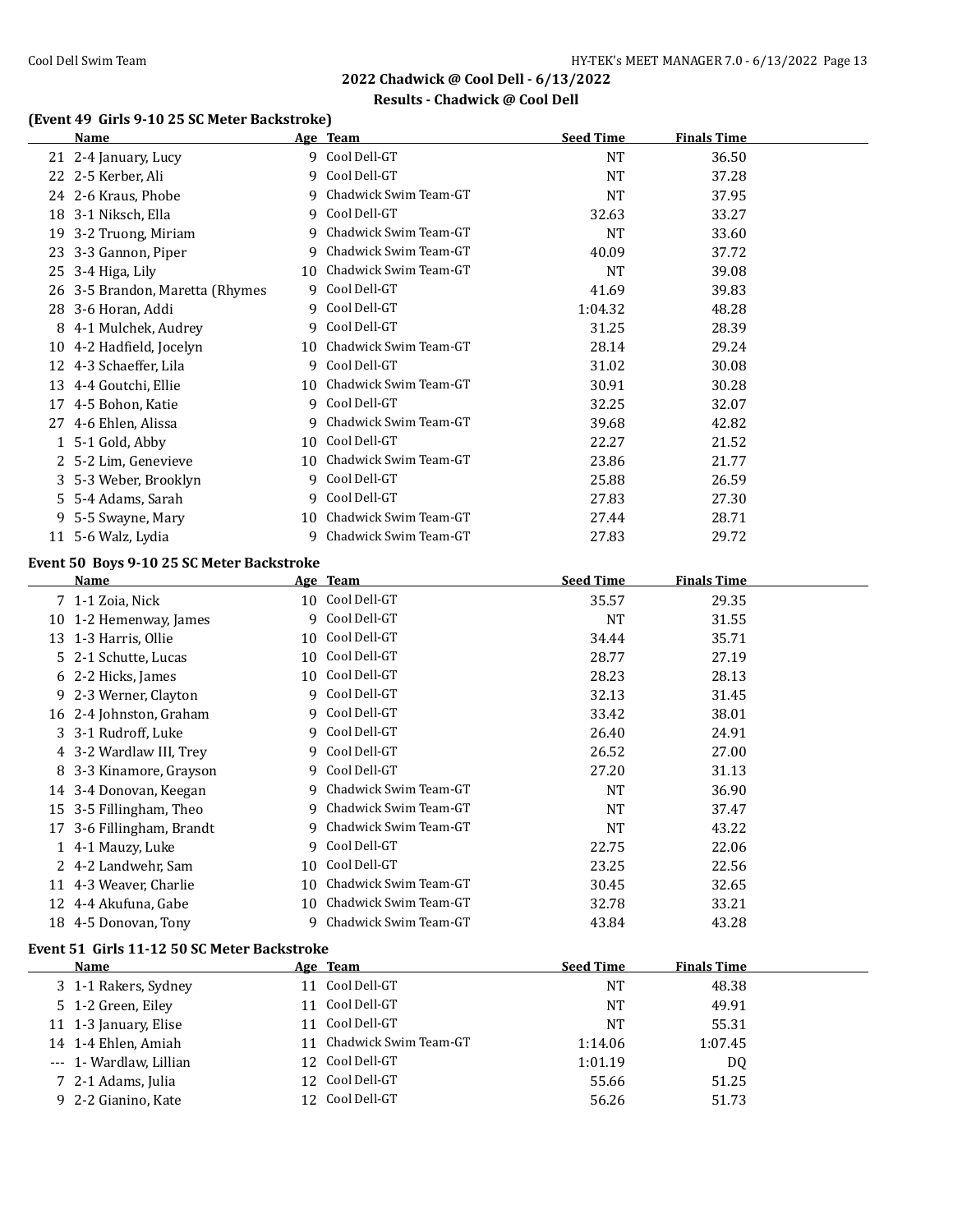# **Results - Chadwick @ Cool Dell**

# **(Event 51 Girls 11-12 50 SC Meter Backstroke)**

| Name                                             |    | Age Team                        | <b>Seed Time</b> | <b>Finals Time</b> |  |
|--------------------------------------------------|----|---------------------------------|------------------|--------------------|--|
| 10 2-3 Hicks, Lucy                               |    | 12 Cool Dell-GT                 | 56.56            | 52.31              |  |
| 12 2-4 Faulstich, Marley                         |    | 11 Chadwick Swim Team-GT        | 59.38            | 59.55              |  |
| 13 2-5 Ehlen, Ariana                             |    | 12 Chadwick Swim Team-GT        | 1:11.73          | 1:04.70            |  |
| 15 2-6 Ward, Sydney                              |    | 11 Chadwick Swim Team-GT        | 1:02.27          | 1:13.50            |  |
| 1 3-1 Peterson, Ellie                            |    | 12 Cool Dell-GT                 | 45.73            | 39.56              |  |
| 2 3-2 Rudroff, Allie                             |    | 11 Cool Dell-GT                 | 42.01            | 39.75              |  |
| 4 3-3 Walerius, Maelyn                           |    | 12 Cool Dell-GT                 | 52.37            | 48.84              |  |
| 6 3-4 Akufuna, Chelsea                           |    | 12 Chadwick Swim Team-GT        | 48.22            | 50.52              |  |
| 8 3-5 Goutchi, Miya                              | 12 | Chadwick Swim Team-GT           | 52.61            | 51.38              |  |
| --- 3- Eichkorn, Jaclyn                          |    | 12 Chadwick Swim Team-GT        | 58.83            | DQ                 |  |
|                                                  |    |                                 |                  |                    |  |
| Event 52 Boys 11-12 50 SC Meter Backstroke       |    |                                 |                  |                    |  |
| Name                                             |    | Age Team                        | <b>Seed Time</b> | <b>Finals Time</b> |  |
| 6 1-1 Neiderman, Henry                           |    | 11 Chadwick Swim Team-GT        | <b>NT</b>        | 56.57              |  |
| 11 1-2 Riek, Aiden                               |    | 11 Chadwick Swim Team-GT        | <b>NT</b>        | 1:07.34            |  |
| --- 1- Siegel, Jacob                             |    | 11 Chadwick Swim Team-GT        | <b>NT</b>        | DQ                 |  |
| 7 2-1 Butler, Braden                             |    | 11 Chadwick Swim Team-GT        | 59.73            | 57.40              |  |
| 9 2-2 Rosenthal, Adam                            |    | 11 Chadwick Swim Team-GT        | 1:06.91          | 1:04.19            |  |
| 10 2-3 Mitchell, Ryan                            |    | 12 Chadwick Swim Team-GT        | 1:10.78          | 1:04.68            |  |
| 12 2-4 Faulstich, Eldon                          |    | 11 Chadwick Swim Team-GT        | 1:10.63          | 1:15.59            |  |
| --- 2- Francis, Max                              |    | 11 Cool Dell-GT                 | <b>NT</b>        | DQ                 |  |
| 1 3-1 Mauzy, Colin                               |    | 11 Cool Dell-GT                 | 45.84            | 46.00              |  |
| 2 3-2 Lehmkuhl, Brennan                          |    | 12 Chadwick Swim Team-GT        | 55.92            | 50.88              |  |
| 3 3-3 Francis, Nick                              |    | 11 Cool Dell-GT                 | 56.51            | 51.15              |  |
| 4 3-4 Hadfield, Ben                              | 11 | Chadwick Swim Team-GT           | 56.06            | 53.22              |  |
| 5 3-5 Hobbs, Hank                                |    | 12 Chadwick Swim Team-GT        | 56.92            | 54.09              |  |
| 8 3-6 Souders, Ben                               | 12 | Cool Dell-GT                    | 1:03.73          | 58.63              |  |
| Event 53 Girls 13-14 50 SC Meter Backstroke      |    |                                 |                  |                    |  |
| Name                                             |    | Age Team                        | <b>Seed Time</b> | <b>Finals Time</b> |  |
| 1 1-1 Chumley, Claire                            |    | 13 Cool Dell-GT                 | 33.13            | 33.12              |  |
| 2 1-2 Eichkorn, Julia                            |    | 13 Chadwick Swim Team-GT        | <b>NT</b>        | 42.91              |  |
| 3 1-3 Fletcher, Allie                            |    | 13 Cool Dell-GT                 | 48.76            | 45.94              |  |
| --- 1- Brown, Elizabeth                          |    | 13 Chadwick Swim Team-GT        | <b>NT</b>        | DQ                 |  |
|                                                  |    |                                 |                  |                    |  |
| Event 54 Boys 13-14 50 SC Meter Backstroke       |    |                                 |                  |                    |  |
|                                                  |    |                                 |                  |                    |  |
| Name                                             |    | Age Team                        | <b>Seed Time</b> | <b>Finals Time</b> |  |
| 2 1-1 Ehlen, Brandon                             |    | 13 Chadwick Swim Team-GT        | 53.14            | 42.34              |  |
| 6 1-2 Fillingham, Elijah                         |    | 13 Chadwick Swim Team-GT        | NT               | 53.21              |  |
| 1 2-1 Francis, Patrick                           | 13 | Cool Dell-GT                    | 41.95            | 41.16              |  |
| 3 2-2 Landwehr, Ben                              | 13 | Cool Dell-GT                    | 46.34            | 43.76              |  |
| 4 2-3 McNamee, Alex                              | 13 | Chadwick Swim Team-GT           | 49.85            | 47.77              |  |
| 5 2-4 Zalaudek Jr., Kurtis                       | 13 | Chadwick Swim Team-GT           | 50.95            | 48.00              |  |
| --- 2- White, Cameron                            |    | 14 Chadwick Swim Team-GT        | 48.01            | <b>DQ</b>          |  |
|                                                  |    |                                 |                  |                    |  |
| Event 55 Girls 15 & Over 50 SC Meter Backstroke  |    |                                 |                  |                    |  |
| <u>Name</u>                                      |    | Age Team                        | <b>Seed Time</b> | <b>Finals Time</b> |  |
| 4 1-1 Chadakhtzian, Sophia                       |    | 15 Cool Dell-GT                 | 38.50            | 36.31              |  |
| 5 1-2 Ritter, Kelly                              |    | 17 Cool Dell-GT                 | 42.23            | 40.90              |  |
| 6 1-3 Everitt, Kelsey                            | 18 | Cool Dell-GT                    | 41.07            | 42.07              |  |
| 8 1-4 Folkins, Claire                            | 18 | Cool Dell-GT                    | NT               | 50.34              |  |
| 1 2-1 Murawski, Campbell<br>2 2-2 Shaffer, Carly | 17 | Cool Dell-GT<br>16 Cool Dell-GT | 35.00<br>35.30   | 34.60<br>35.51     |  |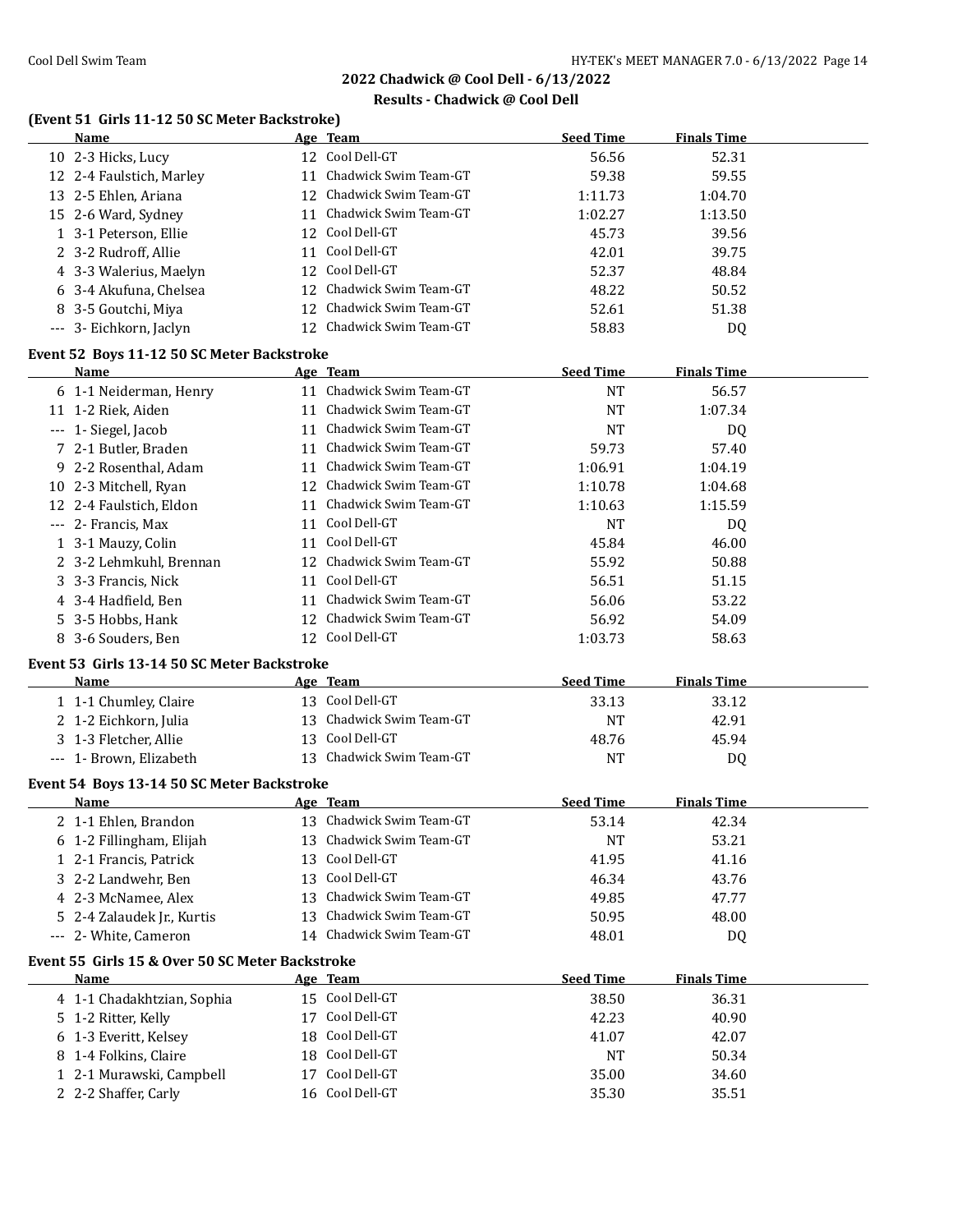|     | (Event 55 Girls 15 & Over 50 SC Meter Backstroke)<br>Name |    | Age Team                 | <b>Seed Time</b> | <b>Finals Time</b> |  |
|-----|-----------------------------------------------------------|----|--------------------------|------------------|--------------------|--|
|     | 3 2-3 Green, Ellie                                        |    | 15 Cool Dell-GT          | 36.19            | 36.09              |  |
|     | 7 2-4 Hertell, Kat or Katarina                            |    | 16 Chadwick Swim Team-GT | 47.49            | 44.53              |  |
|     | 9 2-5 Duncan, Savannah                                    |    | 18 Chadwick Swim Team-GT | NT               | 55.38              |  |
|     | 10 2-6 Duncan, Simone                                     |    | 15 Chadwick Swim Team-GT | <b>NT</b>        | 56.46              |  |
|     |                                                           |    |                          |                  |                    |  |
|     | Event 56 Boys 15 & Over 50 SC Meter Backstroke            |    |                          |                  |                    |  |
|     | Name                                                      |    | Age Team                 | <b>Seed Time</b> | <b>Finals Time</b> |  |
|     | 3 1-1 Spoerle, Jacob                                      |    | 18 Cool Dell-GT          | 35.88            | 34.83              |  |
|     | 5 1-2 Watkins, Luke                                       |    | 15 Cool Dell-GT          | 40.25            | 37.57              |  |
|     | 7 1-3 Matheny, Tyler                                      |    | 16 Cool Dell-GT          | 40.56            | 39.97              |  |
|     | 1 2-1 Crook, Carter                                       |    | 16 Cool Dell-GT          | 30.13            | 29.03              |  |
|     | 2 2-2 Chumley, Ben                                        |    | 15 Cool Dell-GT          | 30.22            | 32.33              |  |
|     | 4 2-3 Swayne, George                                      |    | 16 Chadwick Swim Team-GT | 40.40            | 37.27              |  |
|     | 6 2-4 Nieuwendaal, Eric                                   |    | 15 Chadwick Swim Team-GT | 44.51            | 39.31              |  |
|     | --- 2- Shaffer, Colin                                     |    | 15 Cool Dell-GT          | 31.30            | DQ                 |  |
|     | Event 59 Girls 7-8 25 SC Meter Butterfly                  |    |                          |                  |                    |  |
|     | <b>Name</b>                                               |    | Age Team                 | <b>Seed Time</b> | <b>Finals Time</b> |  |
|     | 1 1-1 Petrus, Audrey                                      |    | 8 Chadwick Swim Team-GT  | 26.04            | 27.89              |  |
|     | 2 1-2 Cannes, Ruthie                                      | 7  | Cool Dell-GT             | 29.31            | 32.60              |  |
|     | 3 1-3 Fink, Peyton                                        | 7  | Cool Dell-GT             | 35.03            | 38.25              |  |
|     | 4 1-4 Wolf, Avery                                         | 8  | Cool Dell-GT             | NT               | 43.06              |  |
|     | --- 1- Seavey, Charlotte                                  | 8  | Cool Dell-GT             | NT               | X46.65             |  |
|     | --- 1- McGirr, Jaxin                                      | 8  | Chadwick Swim Team-GT    | 39.96            | <b>DQ</b>          |  |
|     | Event 60 Boys 7-8 25 SC Meter Butterfly                   |    |                          |                  |                    |  |
|     | Name                                                      |    | Age Team                 | <b>Seed Time</b> | <b>Finals Time</b> |  |
|     | 1 1-1 Green, Henry                                        | 8  | Cool Dell-GT             | NT               | 29.04              |  |
|     | 4 1-2 Hicks, Bennett                                      | 8  | Cool Dell-GT             | <b>NT</b>        | 41.09              |  |
|     | --- 1- Schutte, Samson                                    | 7  | Cool Dell-GT             | NT               | X47.50             |  |
|     | --- 1- Peterson, Ryan                                     |    | 7 Cool Dell-GT           | <b>NT</b>        |                    |  |
|     | --- 1- Schaeffer, Graham                                  |    | 7 Cool Dell-GT           | <b>NT</b>        | DQ                 |  |
|     |                                                           | 8  | Cool Dell-GT             |                  | DQ                 |  |
|     | --- 1- Mauzy, Johnny<br>2 2-1 Kendrick, Elliot            |    | 8 Cool Dell-GT           | <b>NT</b>        | <b>DQ</b>          |  |
|     |                                                           |    | Chadwick Swim Team-GT    | 34.60            | 36.28              |  |
|     | 3 2-2 Glesne, Graham                                      | 7  |                          | NT               | 37.72              |  |
|     | 5 2-3 Schilling, Jake                                     | 8  | Cool Dell-GT             | 52.65            | 41.14              |  |
|     | 6 2-4 Sapp, Ben                                           |    | 7 Cool Dell-GT           | 38.06            | 42.19              |  |
|     | Event 61 Girls 9-10 25 SC Meter Butterfly                 |    |                          |                  |                    |  |
|     | Name                                                      |    | Age Team                 | <b>Seed Time</b> | <b>Finals Time</b> |  |
|     | 2 1-1 Lim, Genevieve                                      |    | 10 Chadwick Swim Team-GT | <b>NT</b>        | 23.58              |  |
|     | 12 1-2 Niksch, Ella                                       | 9  | Cool Dell-GT             | <b>NT</b>        | 40.22              |  |
|     | 6 2-1 Hobbs, Lucy                                         | 10 | Chadwick Swim Team-GT    | NT               | 26.50              |  |
|     | 7 2-2 Massaro, Nora                                       | 9  | Cool Dell-GT             | NT               | 28.00              |  |
| 8   | 2-3 Lehmkuhl, Maggie                                      | 9  | Chadwick Swim Team-GT    | NT               | 28.07              |  |
| 9.  | 2-4 Schaeffer, Lila                                       | 9  | Cool Dell-GT             | NT               | 28.54              |  |
|     | 2- Ehlen, Alissa                                          | 9  | Chadwick Swim Team-GT    | NT               | DQ                 |  |
| --- |                                                           |    |                          |                  |                    |  |
|     | 1 3-1 Victor, Morgan                                      | 10 | Cool Dell-GT             | 21.14            | 21.96              |  |
|     | 3 3-2 Johnston, Claire                                    | 10 | Cool Dell-GT             | 26.07            | 23.97              |  |
|     | 4 3-3 Swayne, Mary                                        | 10 | Chadwick Swim Team-GT    | 21.31            | 24.27              |  |
|     |                                                           | 10 | Cool Dell-GT             |                  |                    |  |
|     | 5 3-4 Gold, Abby                                          | 9  | Chadwick Swim Team-GT    | 29.93            | 26.47              |  |
|     | 10 3-5 Payne, Brooklyn<br>11 3-6 Walz, Lydia              | q  | Chadwick Swim Team-GT    | 33.03<br>31.91   | 30.10<br>31.32     |  |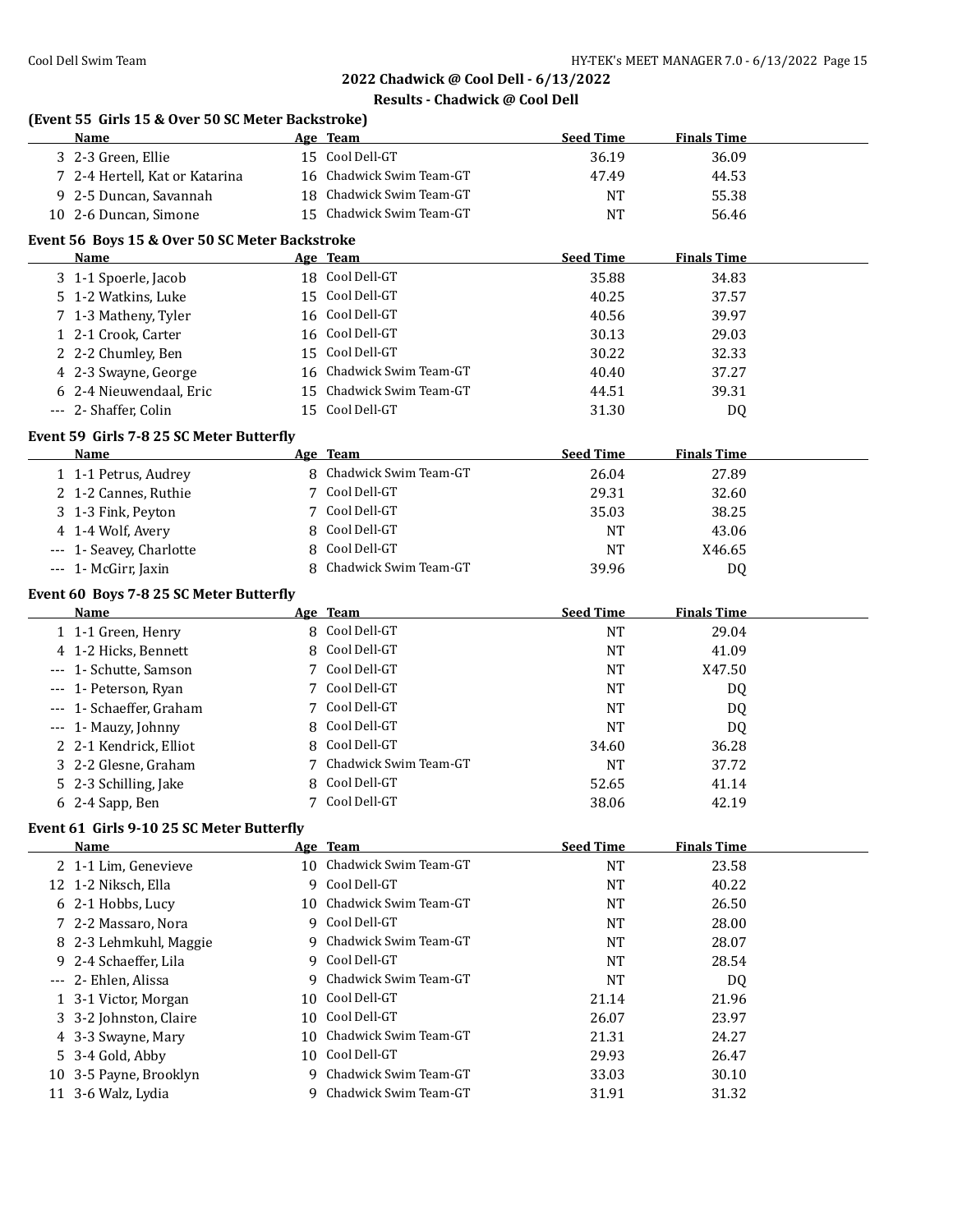# **Results - Chadwick @ Cool Dell**

#### **Event 62 Boys 9-10 25 SC Meter Butterfly**

| Name                                        |    | Age Team                 | <b>Seed Time</b>   | <b>Finals Time</b> |  |
|---------------------------------------------|----|--------------------------|--------------------|--------------------|--|
| 5 1-1 Wardlaw III, Trey                     |    | 9 Cool Dell-GT           | <b>NT</b>          | 33.20              |  |
| 6 1-2 Schutte, Lucas                        | 10 | Cool Dell-GT             | 37.90              | 35.15              |  |
| 9 1-3 Johnston, Graham                      |    | 9 Cool Dell-GT           | <b>NT</b>          | 1:00.63            |  |
| 1 2-1 Prewitt, William                      | 10 | Cool Dell-GT             | 21.00              | 19.60              |  |
| 2 2-2 Mauzy, Luke                           | 9  | Cool Dell-GT             | 23.78              | 24.90              |  |
| 3 2-3 Rudroff, Luke                         | 9  | Cool Dell-GT             | 27.68              | 27.00              |  |
| 4 2-4 Hadfield, Liam                        |    | 10 Chadwick Swim Team-GT | 37.30              | 30.65              |  |
| 7 2-5 Donovan, Keegan                       | 9  | Chadwick Swim Team-GT    | 31.80              | 35.33              |  |
| 8 2-6 Fillingham, Theo                      | 9  | Chadwick Swim Team-GT    | <b>NT</b>          | 41.21              |  |
| Event 63 Girls 11-12 50 SC Meter Butterfly  |    |                          |                    |                    |  |
| Name                                        |    | Age Team                 | <b>Seed Time</b>   | <b>Finals Time</b> |  |
|                                             |    | 11 Cool Dell-GT          | <b>NT</b>          | 49.96              |  |
| 6 1-1 Green, Eiley                          |    | 12 Cool Dell-GT          | 57.76              | 50.59              |  |
| 7 1-2 Adams, Julia                          |    | 11 Cool Dell-GT          |                    |                    |  |
| 8 1-3 Rakers, Sydney                        |    | 12 Cool Dell-GT          | <b>NT</b><br>56.84 | 54.91<br>56.41     |  |
| 9 1-4 Hicks, Lucy<br>11 1-5 Eichkorn, Josie |    | 11 Chadwick Swim Team-GT |                    | 1:08.07            |  |
|                                             |    | 12 Cool Dell-GT          | 1:18.04            |                    |  |
| 1 2-1 McCool, Campbell                      |    |                          | 39.81              | 39.40              |  |
| 2 2-2 Price, Libby                          |    | 11 Chadwick Swim Team-GT | 43.89              | 41.07              |  |
| 3 2-3 Potthast, Clara                       |    | 12 Cool Dell-GT          | 43.41              | 41.85              |  |
| 4 2-4 Walerius, Maelyn                      |    | 12 Cool Dell-GT          | 51.69              | 48.28              |  |
| 5 2-5 Goutchi, Miya                         |    | 12 Chadwick Swim Team-GT | 54.91              | 49.46              |  |
| 10 2-6 Faulstich, Marley                    |    | 11 Chadwick Swim Team-GT | 1:04.07            | 1:02.26            |  |
| Event 64 Boys 11-12 50 SC Meter Butterfly   |    |                          |                    |                    |  |
| <b>Name</b>                                 |    | Age Team                 | <b>Seed Time</b>   | <b>Finals Time</b> |  |
| 5 1-1 Bly, Pierce                           |    | 11 Cool Dell-GT          | <b>NT</b>          | 51.84              |  |
| --- 1- Schilling, Conor                     |    | 11 Cool Dell-GT          | <b>NT</b>          | DQ                 |  |
| --- 1- Neiderman, Henry                     |    | 11 Chadwick Swim Team-GT | <b>NT</b>          | DQ                 |  |
| 7 2-1 McLaughlin, Jase                      |    | 11 Cool Dell-GT          | 59.21              | 53.22              |  |
| 8 2-2 Francis, Nick                         |    | 11 Cool Dell-GT          | 57.83              | 54.18              |  |
| 9 2-3 Hobbs, Hank                           |    | 12 Chadwick Swim Team-GT | 56.27              | 55.00              |  |
| 10 2-4 Barnoski, Brody                      |    | 12 Chadwick Swim Team-GT | 1:01.85            | 56.78              |  |
| 1 3-1 Mauzy, Colin                          |    | 11 Cool Dell-GT          | 42.32              | 42.35              |  |
| 2 3-2 Dudding, Cole                         |    | 12 Chadwick Swim Team-GT | 48.40              | 43.31              |  |
| 3 3-3 Price, Henry                          | 11 | Chadwick Swim Team-GT    | 51.23              | 48.90              |  |
| 4 3-4 Francis, Max                          |    | 11 Cool Dell-GT          | 53.19              | 51.53              |  |
| 6 3-5 Green, Patrick                        |    | 11 Cool Dell-GT          | 53.82              | 52.16              |  |
| 11 3-6 Hadfield, Ben                        |    | 11 Chadwick Swim Team-GT | 53.11              | 57.03              |  |
| Event 65 Girls 13-14 50 SC Meter Butterfly  |    |                          |                    |                    |  |
| Name                                        |    | Age Team                 | <b>Seed Time</b>   | <b>Finals Time</b> |  |
| 1 1-1 Matheny, Sydney                       |    | 14 Cool Dell-GT          | 33.07              | 32.63              |  |
| 2 1-2 Fischer, Addie                        | 13 | Cool Dell-GT             | 35.33              | 34.22              |  |
| 3 1-3 Lehmkuhl, Claire                      | 13 | Chadwick Swim Team-GT    | 46.75              | 45.13              |  |
| 4 1-4 Eichkorn, Julia                       | 13 | Chadwick Swim Team-GT    | <b>NT</b>          | 47.09              |  |
|                                             |    |                          |                    |                    |  |
| Event 66 Boys 13-14 50 SC Meter Butterfly   |    |                          |                    |                    |  |
| <b>Name</b>                                 |    | Age Team                 | <b>Seed Time</b>   | <b>Finals Time</b> |  |
| 1 1-1 Francis, Patrick                      |    | 13 Cool Dell-GT          | <b>NT</b>          | 40.47              |  |
| 2 1-2 Faulstich, Landon                     |    | 13 Chadwick Swim Team-GT | 49.15              | 44.53              |  |
| 3 1-3 White, Cameron                        |    | 14 Chadwick Swim Team-GT | 45.30              | 47.91              |  |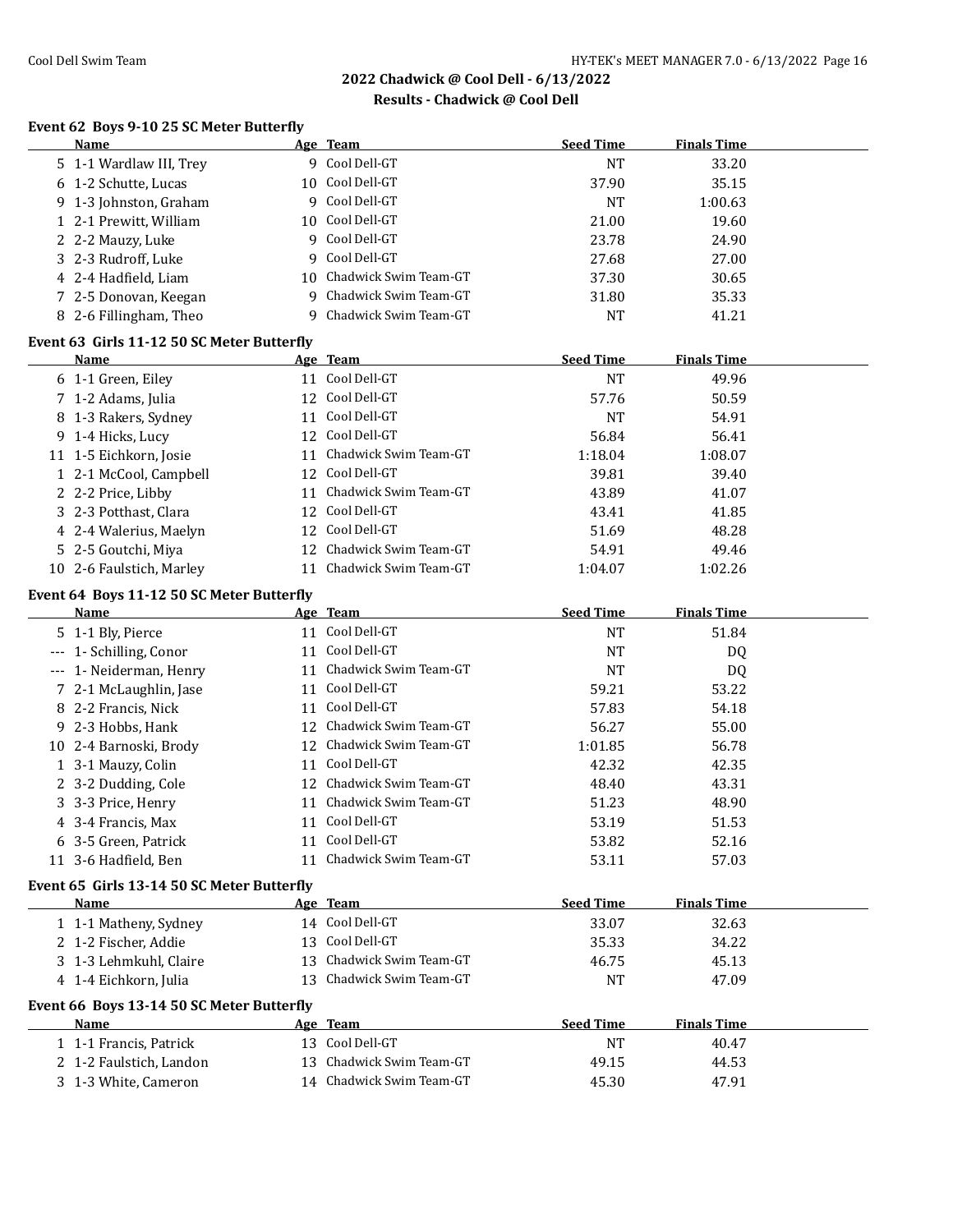| Name                                                  | Age Team                 | <b>Seed Time</b>                | <b>Finals Time</b>             |
|-------------------------------------------------------|--------------------------|---------------------------------|--------------------------------|
| 4 1-4 Landwehr, Ben                                   | 13 Cool Dell-GT          | 51.77                           | 49.06                          |
| 5 1-5 Swayne, Andy                                    | 14 Chadwick Swim Team-GT | 51.55                           | 52.33                          |
| --- 1- Zalaudek Jr., Kurtis                           | 13 Chadwick Swim Team-GT | 1:01.29                         | X59.40                         |
| Event 67 Girls 15 & Over 50 SC Meter Butterfly        |                          |                                 |                                |
| <b>Name</b>                                           | Age Team                 | <b>Seed Time</b>                | <b>Finals Time</b>             |
| 5 1-1 Ritter, Kelly                                   | 17 Cool Dell-GT          | 40.40                           | 38.20                          |
| 6 1-2 Chadakhtzian, Sophia                            | 15 Cool Dell-GT          | 41.00                           | 39.50                          |
| 1 2-1 Murawski, Campbell                              | 17 Cool Dell-GT          | 32.28                           | 32.40                          |
| 2 2-2 Fitch, Hannah                                   | 16 Cool Dell-GT          | 34.66                           | 33.02                          |
| 3 2-3 French, Berkley                                 | 18 Chadwick Swim Team-GT | NT                              | 36.02                          |
| 4 2-4 Everitt, Kelsey                                 | 18 Cool Dell-GT          | 37.96                           | 37.21                          |
| 7 2-5 Hertell, Kat or Katarina                        | 16 Chadwick Swim Team-GT | 42.67                           | 40.84                          |
|                                                       | 15 Chadwick Swim Team-GT |                                 |                                |
| 8 2-6 Duncan, Simone                                  |                          | NT                              | 50.14                          |
| Event 68 Boys 15 & Over 50 SC Meter Butterfly         |                          |                                 |                                |
| Name                                                  | Age Team                 | <b>Seed Time</b>                | <b>Finals Time</b>             |
| 4 1-1 Potthast, Kevin                                 | 18 Cool Dell-GT          | 30.83                           | 31.25                          |
| 5 1-2 Spoerle, Jacob                                  | 18 Cool Dell-GT          | 31.28                           | 32.09                          |
| 6 1-3 Ring, Owen                                      | 17 Cool Dell-GT          | 36.13                           | 32.81                          |
| 8 1-4 Windler, Jack                                   | 17 Cool Dell-GT          | 34.19                           | 34.47                          |
| 9 1-5 Watkins, Luke                                   | 15 Cool Dell-GT          | 37.22                           | 34.95                          |
| 1 2-1 Shank, Calum                                    | 16 Cool Dell-GT          | 30.30                           | 28.95                          |
| 2 2-2 Crook, Carter                                   | 16 Cool Dell-GT          | 30.30                           | 28.97                          |
| 3 2-3 Shaffer, Colin                                  | 15 Cool Dell-GT          | 29.30                           | 29.41                          |
| 7 2-4 Swayne, George                                  | 16 Chadwick Swim Team-GT | 34.20                           | 33.43                          |
| 10 2-5 Nieuwendaal, Eric                              | 15 Chadwick Swim Team-GT | 38.77                           | 37.64                          |
| Event 69 Girls 8 & Under 100 SC Meter Medley Relay    |                          |                                 |                                |
| Team                                                  | <b>Relay</b>             | <b>Seed Time</b>                | <b>Finals Time</b>             |
| --- 1- Cool Dell-GT                                   | B                        | <b>NT</b>                       | DQ                             |
| 1) Harris, Lolly 7                                    | 2) Harris, Patsy 7       | 3) Vaninger, Mabel 7            | 4) Huber, Gigi 7               |
| --- 1- Chadwick Swim Team-GT                          | A                        | <b>NT</b>                       | DQ                             |
| 1) McGirr, Jaxin 8                                    | 2) Terry, Abby 8         | 3) Petrus, Audrey 8             | 4) Faulstich, Nora 8           |
| --- 1- Cool Dell-GT                                   | A                        | 2:03.42                         | DQ                             |
| 1) Cannes, Ruthie 7                                   | 2) Wolf, Avery 8         | 3) Fink, Peyton 7               | 4) Haher, Abby 7               |
| Event 70 Boys 8 & Under 100 SC Meter Medley Relay     |                          |                                 |                                |
| <u>Team</u>                                           | <u>Relav</u>             | <b>Seed Time</b>                | <b>Finals Time</b>             |
| --- 1- Cool Dell-GT                                   | B                        | 2:08.85                         | DQ                             |
| 1) Sapp, Ben 7                                        | 2) Zoia, Joey 7          | 3) Schaeffer, Graham 7          | 4) Mauzy, Johnny 8             |
| --- 1- Cool Dell-GT                                   | A                        | 1:53.27                         | <b>DQ</b>                      |
| 1) Green, Henry 8                                     | 2) Huber, Ted 8          | 3) Kendrick, Elliot 8           | 4) Lucas, Austin 7             |
|                                                       |                          |                                 |                                |
| Event 71 Girls 9-10 100 SC Meter Medley Relay<br>Team |                          | <b>Seed Time</b>                | <b>Finals Time</b>             |
| 1 1-1 Cool Dell-GT                                    | <b>Relay</b><br>A        |                                 |                                |
| 1) Gold, Abby 10                                      | 2) Johnston, Claire 10   | 1:28.09<br>3) Victor, Morgan 10 | 1:34.65                        |
| 2 1-2 Chadwick Swim Team-GT                           | A                        | 1:41.49                         | 4) Kendrick, Zoe 10<br>1:48.28 |
| 1) Walz, Lydia 9                                      | 2) Payne, Brooklyn 9     | 3) Swayne, Mary 10              | 4) Lim, Genevieve 10           |
| 3 1-3 Cool Dell-GT                                    | B                        | 1:47.72                         | 1:49.62                        |
| 1) Weber, Brooklyn 9                                  | 2) Massaro, Nora 9       | 3) Adams, Sarah 9               | 4) Bohon, Katie 9              |
| 4 1-4 Cool Dell-GT                                    | C                        | NT                              | 2:16.09                        |
| 1) Niksch, Ella 9                                     | 2) Mulchek, Audrey 9     | 3) Stanec, Kassie 10            | 4) January, Lucy 9             |
|                                                       |                          |                                 |                                |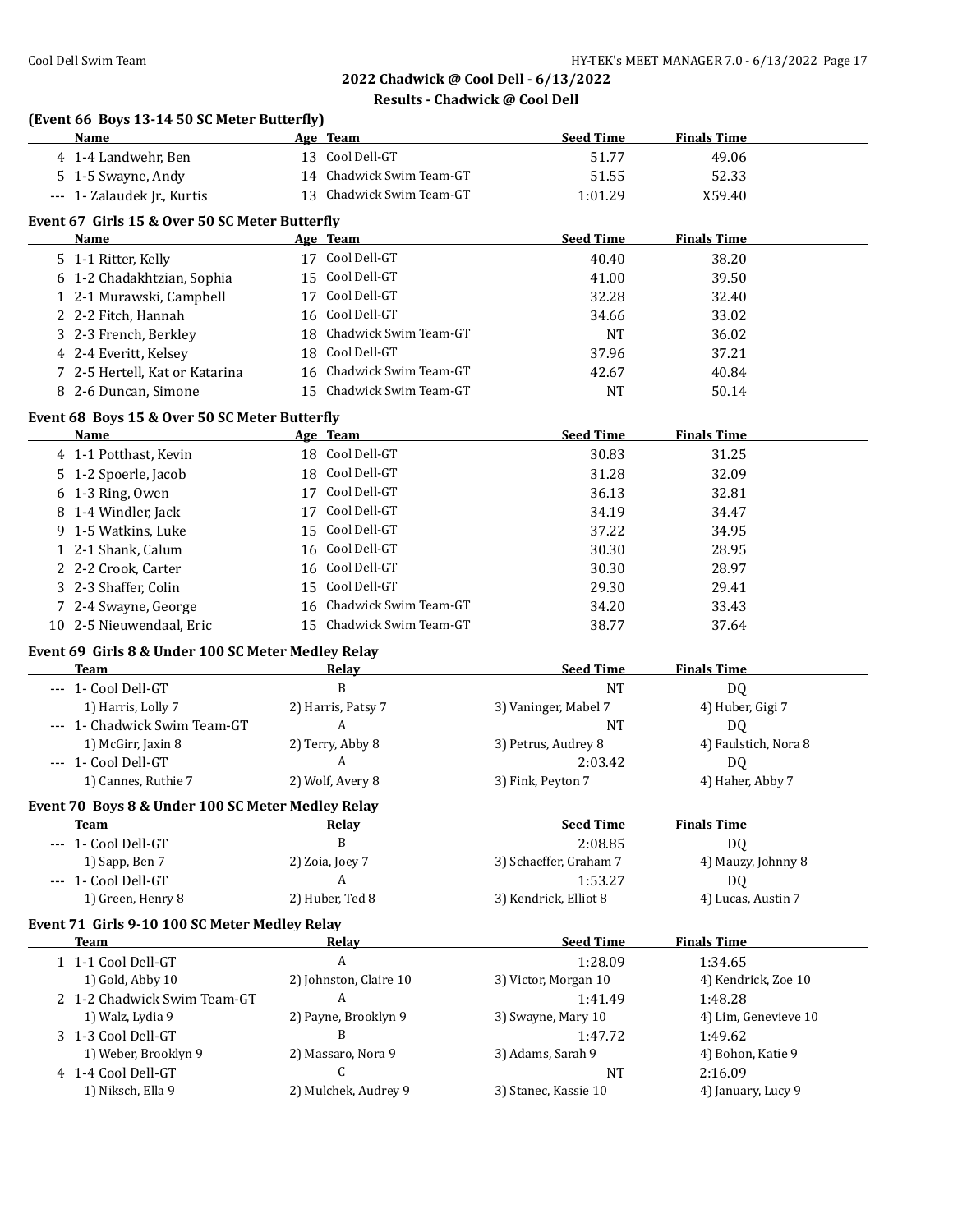| Team                                             | (Event 71 Girls 9-10 100 SC Meter Medley Relay)<br>Relay | <b>Seed Time</b>                 | <b>Finals Time</b>                |
|--------------------------------------------------|----------------------------------------------------------|----------------------------------|-----------------------------------|
| --- 1- Chadwick Swim Team-GT                     | B                                                        | <b>NT</b>                        | <b>DQ</b>                         |
| 1) Goutchi, Ellie 10                             | 2) Hadfield, Jocelyn 10                                  | 3) Ehlen, Alissa 9               | 4) Gannon, Piper 9                |
|                                                  | Event 72 Boys 9-10 100 SC Meter Medley Relay             |                                  |                                   |
| Team                                             | Relay                                                    | <b>Seed Time</b>                 | <b>Finals Time</b>                |
| 1 1-1 Cool Dell-GT                               | A                                                        | 1:29.62                          | 1:34.11                           |
| 1) Mauzy, Luke 9                                 | 2) Landwehr, Sam 10                                      | 3) Prewitt, William 10           | 4) Rudroff, Luke 9                |
| 2 1-2 Cool Dell-GT                               | B                                                        | 1:55.19                          | 1:57.62                           |
| 1) Wardlaw III, Trey 9                           | 2) Zoia, Nick 10                                         | 3) Hicks, James 10               | 4) Gianino, Lucas 10              |
| 3 1-3 Chadwick Swim Team-GT                      | A                                                        | 2:04.99                          | 2:02.16                           |
| 1) Akufuna, Gabe 10                              | 2) Weaver, Charlie 10                                    | 3) Hadfield, Liam 10             | 4) Donovan, Keegan 9              |
|                                                  | Event 73 Girls 11-12 200 SC Meter Medley Relay           |                                  |                                   |
| <b>Team</b>                                      | Relay                                                    | <b>Seed Time</b>                 | <b>Finals Time</b>                |
| 1 1-1 Cool Dell-GT                               | A                                                        | 2:47.65                          | 2:44.21                           |
| 1) McCool, Campbell 12                           | 2) Rudroff, Allie 11                                     | 3) Potthast, Clara 12            | 4) Peterson, Ellie 12             |
| 2 1-2 Cool Dell-GT                               | $\mathbf B$                                              | 3:24.55                          | 3:19.66                           |
| 1) Walerius, Maelyn 12                           | 2) Green, Eiley 11                                       | 3) Gianino, Kate 12              | 4) Weyers, Lucia 12               |
| 3 1-3 Chadwick Swim Team-GT                      | A                                                        | 3:22.96                          | 3:26.94                           |
| 1) Akufuna, Chelsea 12                           | 2) Eichkorn, Jaclyn 12                                   | 3) Goutchi, Miya 12              | 4) Eichkorn, Josie 11             |
| 4 1-4 Cool Dell-GT                               | C                                                        | NT                               | 3:30.82                           |
| 1) Adams, Julia 12                               | 2) Hicks, Lucy 12                                        | 3) Rakers, Sydney 11             | 4) Wardlaw, Lillian 12            |
|                                                  | Event 74 Boys 11-12 200 SC Meter Medley Relay            |                                  |                                   |
| Team                                             | Relay                                                    | <b>Seed Time</b>                 | <b>Finals Time</b>                |
| 1 1-1 Cool Dell-GT                               | A                                                        | 2:45.04                          | 2:41.63                           |
| 1) Sapp, Elliott 12                              | 2) Murawski, Knox 12                                     | 3) Mauzy, Colin 11               | 4) Green, Patrick 11              |
| 2 1-2 Chadwick Swim Team-GT                      | A                                                        | 3:19.33                          | 3:16.81                           |
| 1) Barnoski, Brody 12                            | 2) Dudding, Cole 12                                      | 3) Price, Henry 11               | 4) Lehmkuhl, Brennan 12           |
| 3 1-3 Cool Dell-GT                               | B                                                        | 3:36.94                          | 3:30.83                           |
| 1) Bly, Pierce 11                                | 2) Francis, Nick 11                                      | 3) Francis, Max 11               | 4) McLaughlin, Jase 11            |
| --- 1- Chadwick Swim Team-GT                     | B                                                        | 3:44.61                          | DQ                                |
| 1) Butler, Braden 11                             | 2) Mitchell, Ryan 12                                     | 3) Hadfield, Ben 11              | 4) Hobbs, Hank 12                 |
|                                                  | Event 75 Girls 13-14 200 SC Meter Medley Relay           |                                  |                                   |
| <b>Team</b>                                      | Relay                                                    | <b>Seed Time</b>                 | <b>Finals Time</b>                |
| 1 1-1 Chadwick Swim Team-GT                      | $\boldsymbol{A}$                                         | <b>NT</b>                        | 3:01.82                           |
| 1) Eichkorn, Julia 13                            | 2) Lehmkuhl, Claire 13                                   | 3) Price, Libby 11               | 4) Brown, Elizabeth 13            |
| --- 1- Cool Dell-GT                              | $\boldsymbol{A}$                                         | 2:26.62                          | <b>DQ</b>                         |
| 1) Chumley, Claire 13                            | 2) Fletcher, Allie 13                                    | 3) Matheny, Sydney 14            | 4) Fischer, Addie 13              |
|                                                  |                                                          |                                  |                                   |
|                                                  | Event 76 Boys 13-14 200 SC Meter Medley Relay            |                                  |                                   |
| Team                                             | <u>Relav</u>                                             | <b>Seed Time</b>                 | <b>Finals Time</b>                |
| 1 1-1 Cool Dell-GT                               | A                                                        | 2:33.12                          | 2:33.81                           |
| 1) Francis, Patrick 13                           | 2) Schloss, Henry 13                                     | 3) Murawski, Cabot 14            | 4) Schloss, Joey 14               |
| --- 1- Chadwick Swim Team-GT                     | A                                                        | 3:00.95                          | DQ                                |
| 1) Swayne, Andy 14                               | 2) Ehlen, Brandon 13                                     | 3) White, Cameron 14             | 4) Faulstich, Landon 13           |
|                                                  | Event 77 Girls 15 & Over 200 SC Meter Medley Relay       |                                  |                                   |
| Team                                             | <u>Relay</u>                                             | <b>Seed Time</b>                 | <b>Finals Time</b>                |
| 1 1-1 Cool Dell-GT                               | A                                                        | 2:12.50                          | 2:15.25                           |
| 1) Shaffer, Carly 16                             | 2) Henage, Alayna 16                                     | 3) Murawski, Campbell 17         | 4) Green, Ellie 15                |
|                                                  |                                                          |                                  |                                   |
| 2 1-2 Cool Dell-GT<br>1) Chadakhtzian, Sophia 15 | B<br>2) Fitch, Hannah 16                                 | 2:29.59<br>3) Everitt, Kelsey 18 | 2:25.69<br>4) Alcott, Penelope 15 |